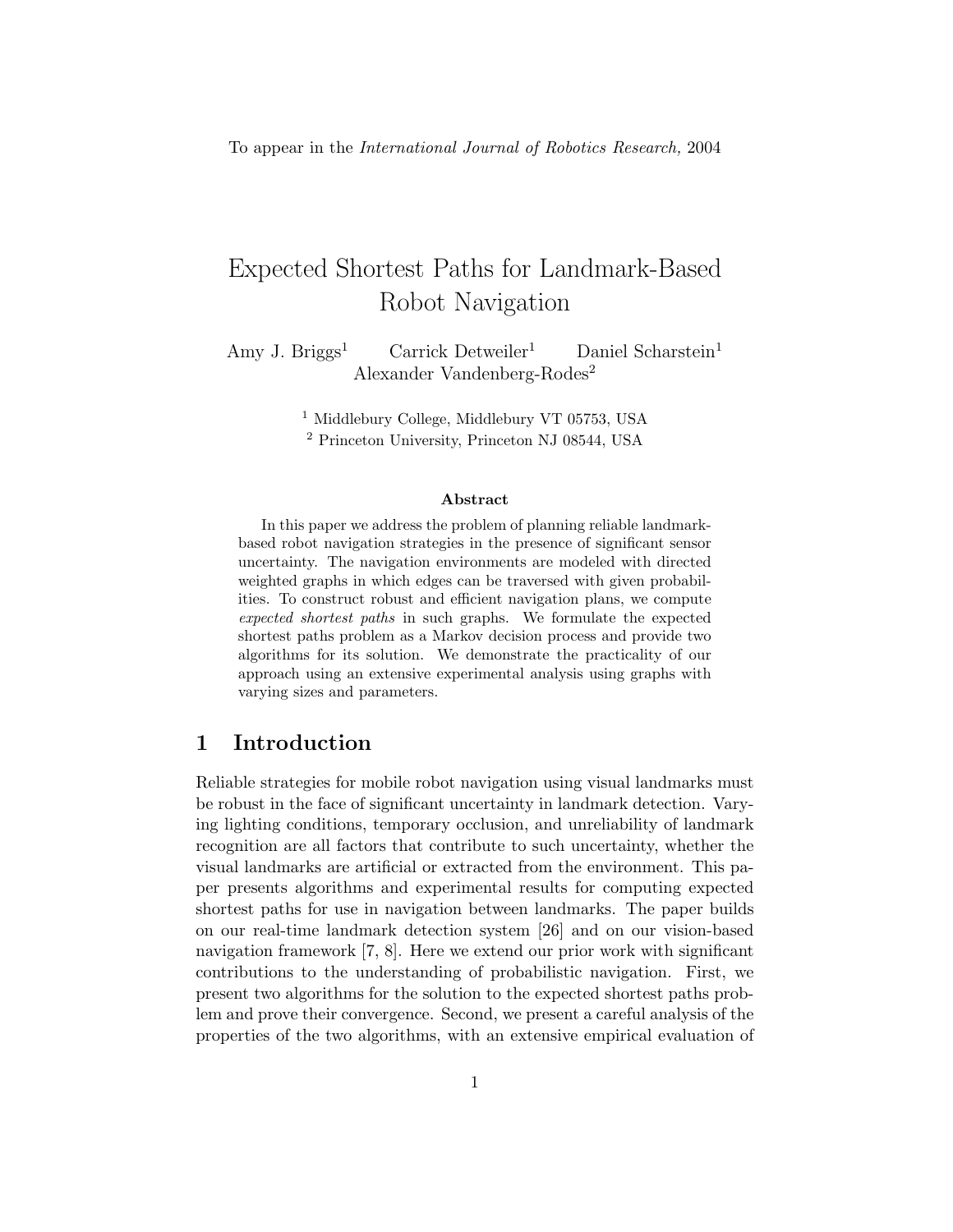their performance in practice. We first review the natural graph formulation of the problem, and then show how the problem can be concisely described as a Markov decision process.

The specific problem we address is the following. We assume an unmapped indoor environment (such as a factory floor or hospital) in which a mobile robot must repeatedly navigate. To enable the robot to localize itself quickly and then navigate in this space, the environment is enhanced with artificial visual landmarks. During an initial exploratory phase the robot systematically visits all landmarks and constructs their visibility graph. This graph is continually updated during subsequent navigation. All motion paths are planned from landmark to landmark, moving along the visibility edges of the graph. Because landmark detection is unreliable, each edge is annotated not only with its length, but also with an estimate of the *probability* that the target landmark can be detected. These estimates are based on the history of all observations made by the robot, and are updated as the robot navigates the environment. Given such a graph, planning an optimal path to a goal landmark involves solving the *expected shortest path* (ESP) problem, i.e., computing the expected lengths of the shortest paths from all nodes to the goal. Using probabilistic techniques, our navigation system constructs reliable and efficient motion plans in the presence of occlusion, unreliability of landmark detection, and variations in visibility due to changes in the environment over time.

The ESP algorithms can be applied to important problems in other domains as well. For example, probabilistic graphs can be used to model communication networks in which individual links can fail. The ESP algorithms could then be used for optimal package routing given continually changing models of link reliability. Another application is that of traffic planning in a road network where some roads may be closed due to poor weather, accidents, congestion, road construction, or other temporary interruptions (e.g., draw bridges or railway crossings). The ESP formulation can also be applied to other robot path planning problems, for example to configuration-space planning in uncertain or changing environments.

After reviewing related work in Section 2, we define the expected shortest path problem and give two algorithms for its solution in Section 3. We then present the Markov decision process formulation of the problem and analyze the properties of the algorithms, *value iteration* and *policy iteration*, in Section 4. We report on our experimental results evaluating the performance of the algorithms on large sets of graphs in Section 5, and conclude with ideas for future work in Section 6.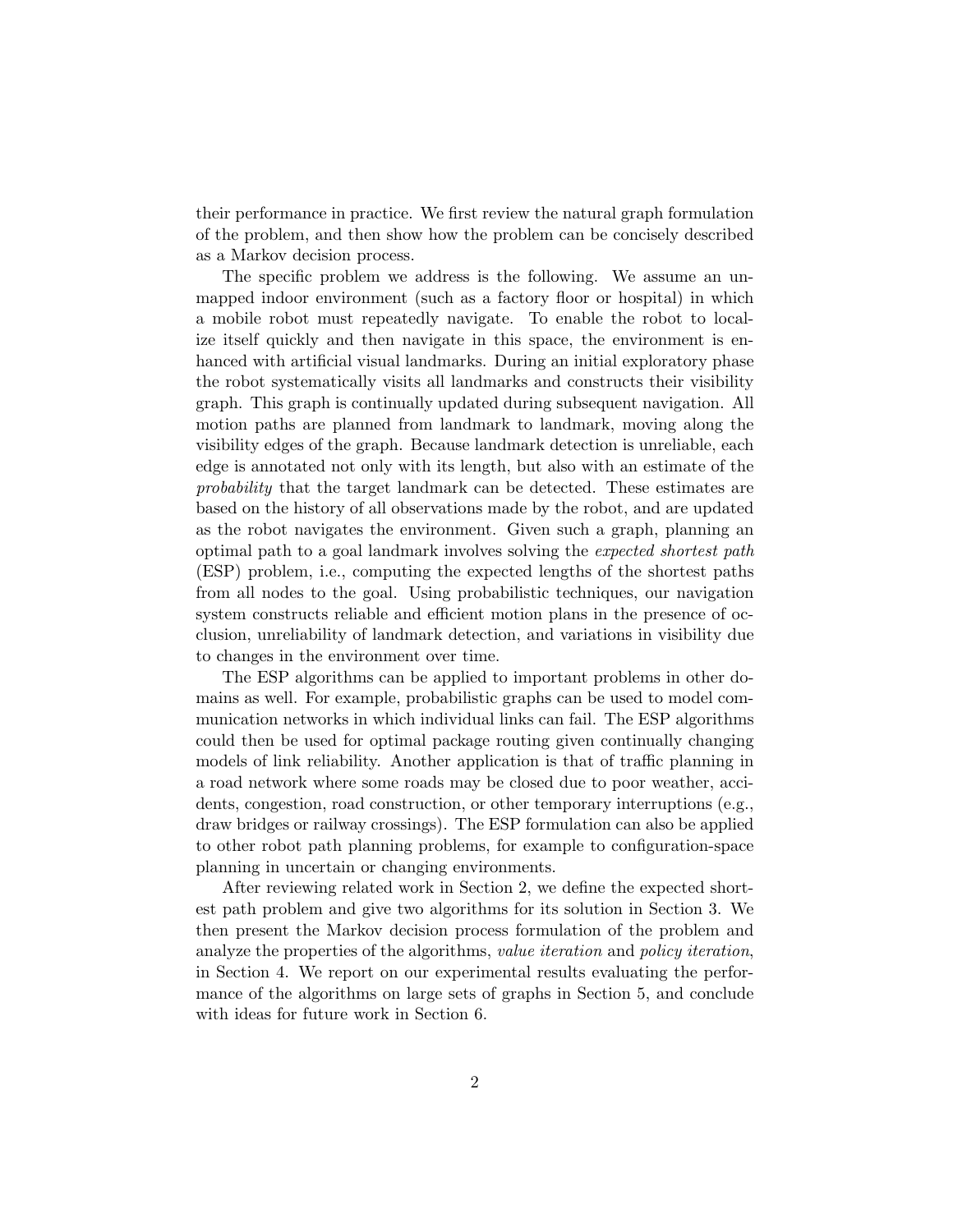# **2 Related work**

Techniques for mobile robot navigation based on landmarks include those planned within a geometric environment map enhanced with perceptual landmarks [14, 19], and those based on a topological description of landmark locations without a global map [21, 27, 33]. Many research groups have used artificial landmarks that can be easily and unobtrusively added to the environment for localization and navigation tasks [3, 15, 30].

Shortest-path problems involving probabilistic or stochastic graphs have been considered in a variety of fields, including computer networks, operations research, transportation science, and artificial intelligence. In computer networks, one can model a communication network with a graph in which each link has a certain probability of failing. Most work in this category assumes that graphs are stationary, i.e., unpassable edges do not become passable and vice versa. Typical problems in this context are to compute the probability whether two or all nodes are connected [9, 24, 32], or the expected cost of shortest paths between nodes [22, 18]. In contrast, in our problem the state of an edge can change as the robot traverses the graph, and the notion of the shortest path is directly linked to the robot's navigation strategy.

A different category of related work involves finding shortest paths in stochastic graphs where the cost of each edge is a random variable, which may be time-dependent. This is a common problem in operations research and transportation science [10, 12]. For example, one might seek an optimal path in a stochastic, time-dependent graph such as a train network with given (but perhaps unreliable) arrival and departure schedules. The objective could be to minimize the expected travel time [1, 12], or to maximize a more general arrival-time utility function [2, 16].

Most relevant to the work presented in this paper are results from operations research and AI on stochastic shortest-path problems that are instances of Markov decision processes (MDPs). Bertsekas and Tsitsiklis [4] analyze a general class of stochastic shortest-path problems, where at each node one must select a probability distribution over all possible successor nodes, and where the edge weights may be both positive and negative. They provide convergence and optimality results related to those in Section 4 below, but in a more general setting, and without an analysis of convergence speed. Bonet and Geffner [6] provide optimality guarantees for real-time dynamic programming (RTDP), an approximation algorithm using a heuristic function for solving stochastic shortest-path problems, and show experimental evidence that RTDP outperforms value iteration in some domains.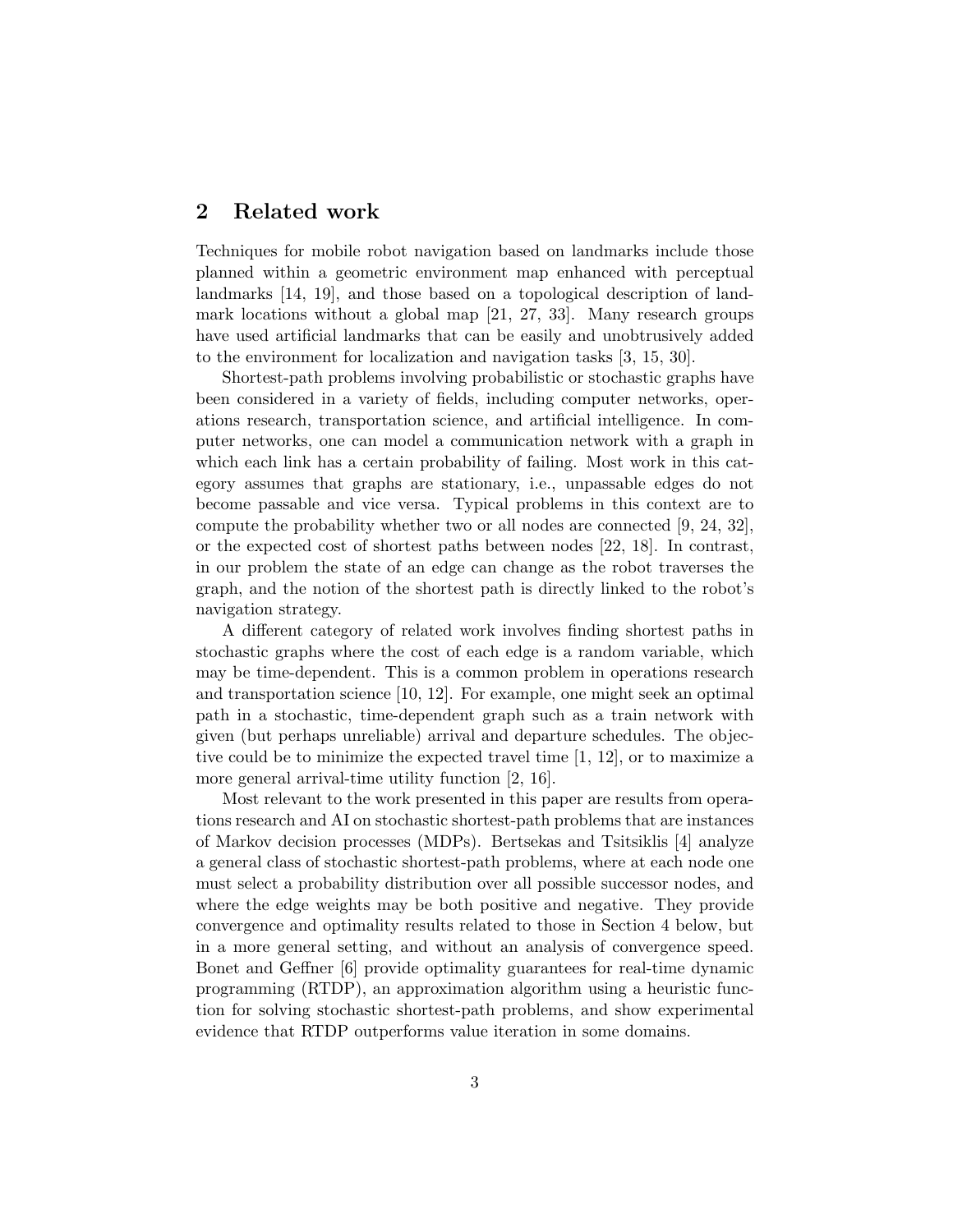In contrast, the results presented in this paper relate to the specific MDP arising from the robot's navigation strategy, and to the relative performance of the value iteration and policy iteration algorithms in this domain.

In the robotics community, several researchers have used partially observable MDPs (POMDPs) for robot localization and navigation [28, 29, 31, 33]. These approaches model the robot's state with a probability distribution, as opposed to our method, which assumes a known state. However, POMDPs are computationally intractable [17], and require approximate solutions such as a discretization of the state space [29] or "coastal navigation" [31]. MDPs and POMDPs have also been proposed for hierarchical robot control [23].

Also related is the work of Blei and Kaelbling [5], who describe Markov decision processes for finding shortest paths in stochastic graphs with partially unknown topologies. Their work differs from ours in that they assume that an edge is either passable or not, but that the state of each edge is only known with a certain probability.

Finally, probabilistic graphs also appear in the context of probabilistic road-map planning (PRM). For example, Kavraki and Latombe [13] propose a randomized method for configuration space preprocessing that generates a network of collision-free configurations in a known environment, while Overmars and Svestka  $[20]$  describe a similar probabilistic learning approach that extends to a number of motion planning problems.

# **3 The expected shortest paths problem**

We assume an environment augmented with N visual landmarks  $a, b, c, \ldots$ that can be detected by the robot, albeit unreliably. We assume an edge from landmark a to landmark b has associated probability  $p_{ab} \in [0, 1]$  and length  $l_{ab} > 0$ . The probability  $p_{ab}$  represents the likelihood that landmark b can be detected from landmark a; the length  $l_{ab}$  represents a measure of cost to traverse the edge (e.g., time of travel). We assume that the robot can only travel to landmarks that are currently visible. Thus, the probabilities  $p_{ab}$  more generally represent the likelihoods that edges are passable.

The robot, at any given landmark (or node)  $n$ , must choose among the currently visible landmarks (i.e., passable edges) where to travel to next. It also has the option of staying at the current node, and waiting for new landmarks to become visible. If no edge is currently passable, this is the only option. We represent the possibility of staying with a self-edge at each node n. Since staying is always an option, the associated probability is  $p_{nn} = 1$ .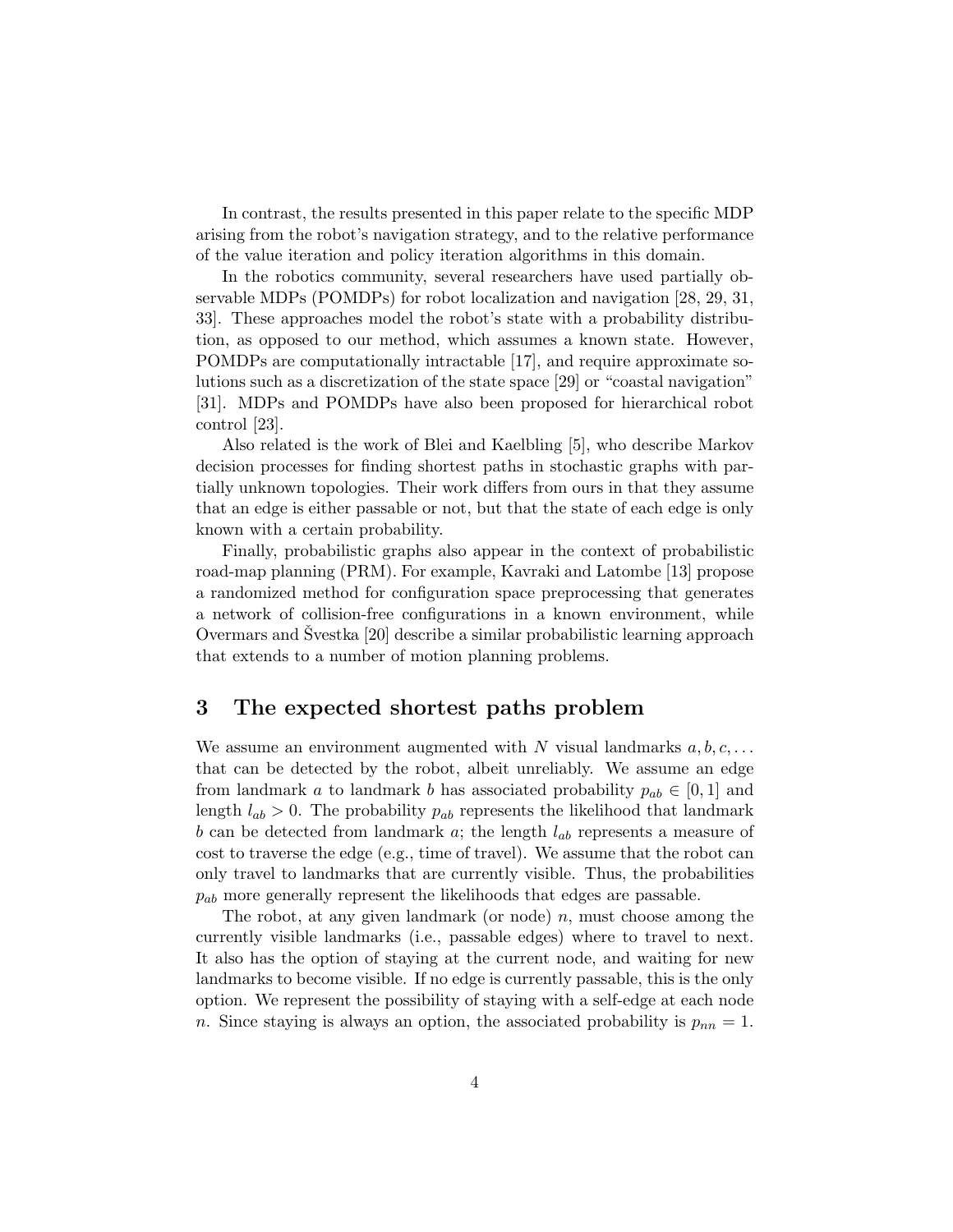To prevent the robot from staying at a landmark indefinitely, we associate with the self-edge a non-zero cost  $l_{nn} > 0$ , for example, the time it takes to acquire a new image and to search it for landmarks.

A navigation task in such a *probabilistic graph* is specified by a designated goal node  $g$  that the robot wants to reach from its current node. In a nonprobabilistic graph, the optimal paths from all nodes to the goal can be computed easily, for example using Dijkstra's shortest-path algorithm. At any given node in such a graph, the robot would then always take the single edge yielding the shortest path. In our case, however, the robot at a given node has to choose *among the currently passable edges* the one yielding the path with shortest expected length, or *expected shortest path* (ESP). Thus, solving the ESP problem involves computing for each node a *strategy* or *policy* that ranks the outgoing edges by their respective ESP lengths.

### **3.1 Building the visibility graph**

Before presenting the ESP equations and the algorithms for their solution, we briefly discuss how the visibility graph can be constructed and how length and probability factors can be estimated and maintained. Clearly, once a visibility edge has been traversed by the robot, its length  $l_{ij}$  is known and can be stored. When artificial landmarks with known size are used we can also estimate the lengths of edges that have not yet been traversed, based on the size of the landmark in the image. Such estimates are immediately available with each new visibility edge, and can be replaced with the measured distance once the edge has been traversed.

Estimates for the probabilities  $p_{ij}$  (that landmark j is visible from landmark i) can be derived from the history of observations of landmark j from landmark i. Note that observation histories can have "leading zeros"; that is, even if j was not visible the first few times an observation was made from landmark  $i$ , it is possible to reconstruct the complete observation history for j by keeping track of all observations ever made at landmark  $i$ .

If we assume independent observations made with a fixed probability  $p_{ij}$ , the optimal estimate for  $p_{ij}$  is the ratio of detections to the total number of observations. In reality, however, the observations will neither be independent, nor will the  $p_{ij}$  stay constant over time. While some failures to detect a landmark will have truly random causes (for example, occlusion by a person walking by), others will be caused by lighting changes throughout the day, or perhaps even by permanent changes to the environment (most extremely, the removal or addition of a landmark). Typically, observations closely spaced in time will be highly correlated. Therefore, in practice, a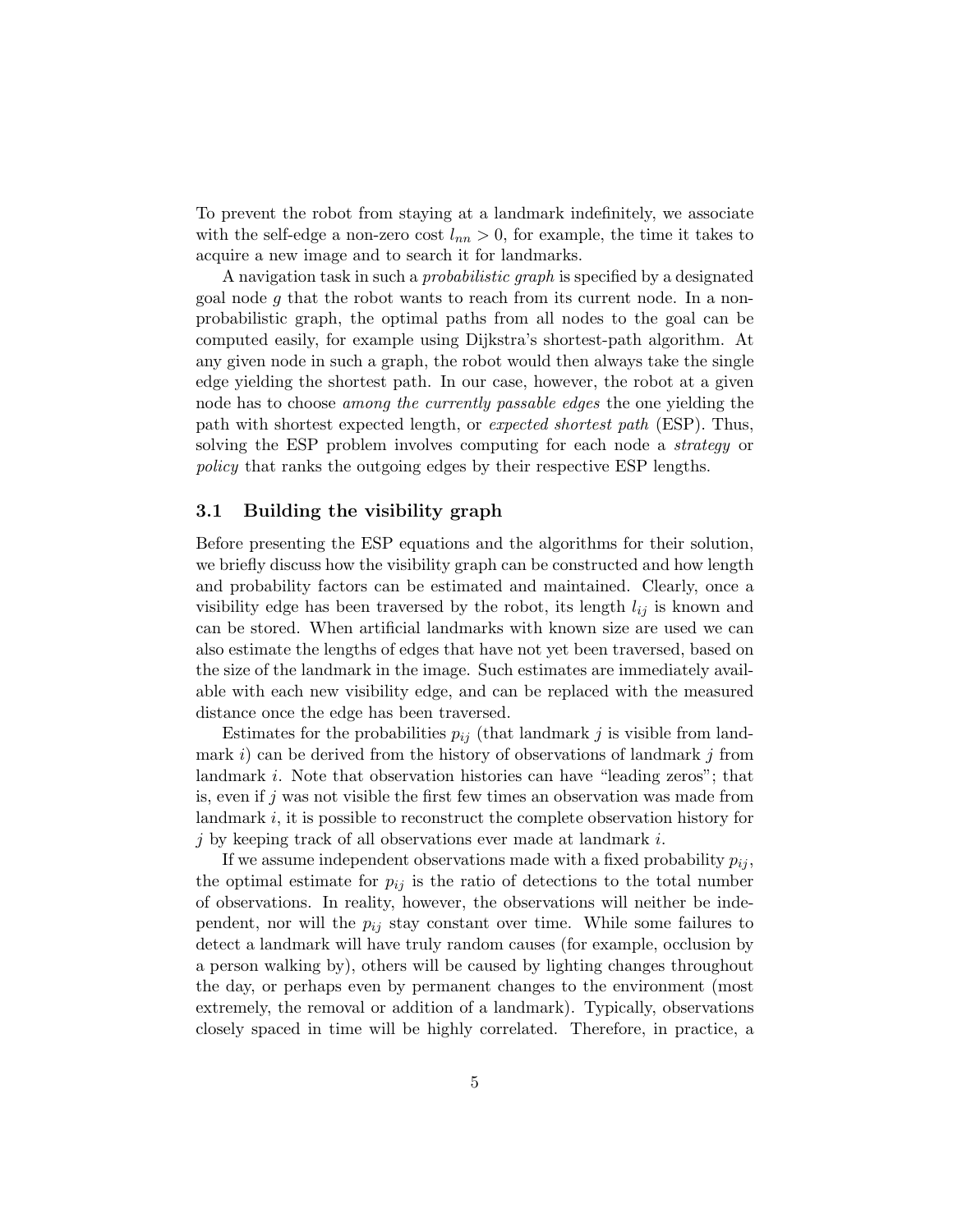

Figure 1: A node *n* with self-edge and two outgoing edges to nodes  $a$  and  $b$ . All edges have lengths  $l_{ij}$  and probabilities of being passable  $p_{ij}$ . We wish to compute the expected lengths  $E_{iq}$  of the shortest paths from each node i to goal g. The four possible visibility scenarios at node  $n$  are reflected in Equation 2.

more sophisticated estimate should be used, perhaps taking into consideration the time stamp of each observation.

### **3.2 The ESP equations**

We now assume that current estimates of all  $l_{ij}$  and  $p_{ij}$  are available and turn to the problem of computing the expected shortest paths.

Given a goal node g, we define the ESP problem to compute for each node *n* the expected length  $E_{ng}$  of the shortest path from *n* to *g*. Clearly,

$$
E_{gg} = 0.\t\t(1)
$$

We now derive equations that recursively relate the  $N-1$  unknowns  $E_{nq}$ , for all  $n \neq g$ .

Consider first a node *n* with two outgoing edges  $n \rightarrow a$  and  $n \rightarrow b$ (see Figure 1). The robot, upon arriving at  $n$ , will be faced with one of four *visibility scenarios*, depending on which of a and b can be detected. Suppose for example that  $a$  is visible but  $b$  is not. This scenario occurs with probability  $p_{na} \overline{p_{nb}}$ , where  $\overline{p}$  denotes  $(1 - p)$ . Given this situation, the robot has two options: to go to a, or to stay at n. (The latter may be desirable if b is usually visible and yields a much shorter path.) The expected total length of the path through node a is  $l_{na} + E_{ag}$ , while the expected total length of staying at node n is  $l_{nn} + E_{ng}$ . For notational convenience, let

$$
L_{ng}^i = l_{ni} + E_{ig}
$$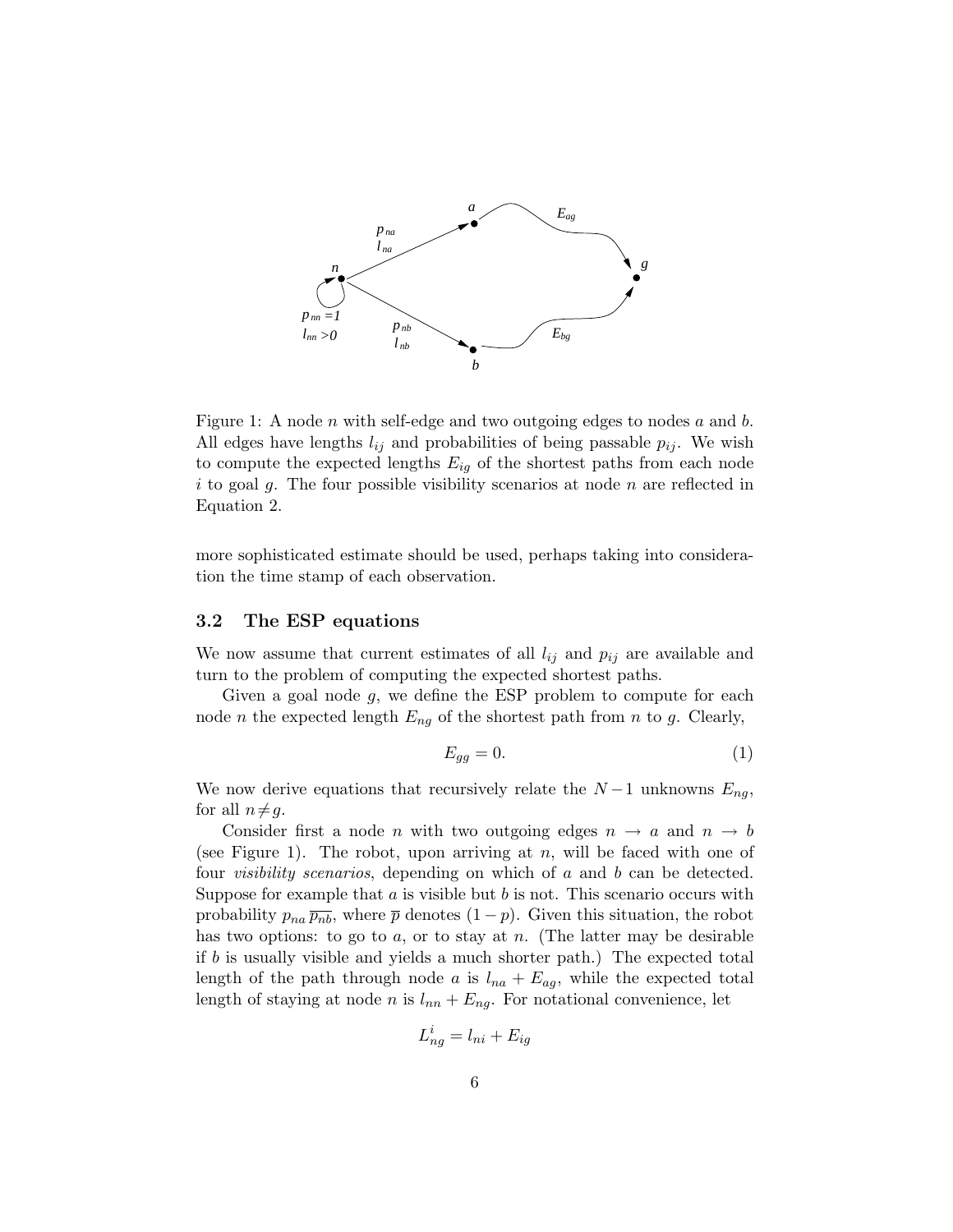denote the total expected length of the path from  $n$  to  $g$  through  $i$ . The length of the shortest expected path (with b not visible) is then  $\min(L_{ng}^a, L_{ng}^n)$ , i.e., the smaller of the two candidate lengths. We can now write the complete equation for  $E_{na}$  by weighting the shortest candidate path with its corresponding probability in each of the four visibility scenarios:

$$
E_{ng} = \frac{\overline{p_{na}} \ \overline{p_{nb}} \ L_{ng}^n}{\overline{p_{nb}} \ \min(L_{ng}^a, \ L_{ng}^n)}
$$
  
+ 
$$
\frac{\overline{p_{na}} \ \overline{p_{nb}} \ \min(L_{ng}^b, \ L_{ng}^n)}{\overline{p_{na}} \ p_{nb} \ \min(L_{ng}^a, \ L_{ng}^b, \ L_{ng}^n)}.
$$
 (2)

It is easy to see how this equation generalizes to nodes with more than two outgoing edges. In particular, a node with k outgoing edges  $n \to a$ ,  $n \to a$ b, ...,  $n \to z$  yields an equation with  $2^k$  terms:

$$
E_{ng} = \overline{p_{na}} \overline{p_{nb}} \dots \overline{p_{nz}} L_{ng}^n
$$
  
+  $p_{na} \overline{p_{nb}} \dots \overline{p_{nz}} \min(L_{ng}^a, L_{ng}^n)$   
+  $\overline{p_{na}} p_{nb} \dots \overline{p_{nz}} \min(L_{ng}^b, L_{ng}^n)$   
+  $p_{na} p_{nb} \dots \overline{p_{nz}} \min(L_{ng}^a, L_{ng}^b, L_{ng}^n)$   
+ ...  
+  $p_{na} p_{nb} \dots p_{nz} \min(L_{ng}^a, L_{ng}^b, \dots, L_{ng}^z, L_{ng}^n).$  (3)

We thus have a system of  $N-1$  equations that recursively relate the  $N-1$  unknowns  $E_{ng}, n \neq g$ . Because of the minimum expressions the system cannot be solved directly. Note, however, that Equation 3 could be written as a linear equation with only k terms if the *ordering* among the candidate lengths  $L_{ng}^i$  were known. This observation plays an important role in our algorithms, so we will elaborate a bit.

Going back to the simpler Equation 2, consider the possible orderings among  $L_{ng}^a$ ,  $L_{ng}^b$ , and  $L_{ng}^n$ . While one can deduce that  $L_{ng}^n$  cannot be the smallest of the three, each of the remaining four orderings is possible:

$$
L_{ng}^a \le L_{ng}^b \le L_{ng}^n, \qquad L_{ng}^a \le L_{ng}^n \le L_{ng}^b,
$$
  
\n
$$
L_{ng}^b \le L_{ng}^a \le L_{ng}^n, \qquad L_{ng}^b \le L_{ng}^n \le L_{ng}^a.
$$
  
\n(4)

Assume for example that the first of these orderings holds:  $L_{ng}^a \leq L_{ng}^b \leq L_{ng}^n$ . Such an ordering translates literally into a navigation strategy for a robot at landmark n: go to landmark a if possible (visible); if not, try to go to b if possible; else remain at n. Given this ordering, Equation 2 simplifies to

$$
E_{ng} = p_{na} L_{ng}^a + \overline{p_{na}} p_{nb} L_{ng}^b + \overline{p_{na}} \overline{p_{nb}} L_{ng}^n.
$$
 (5)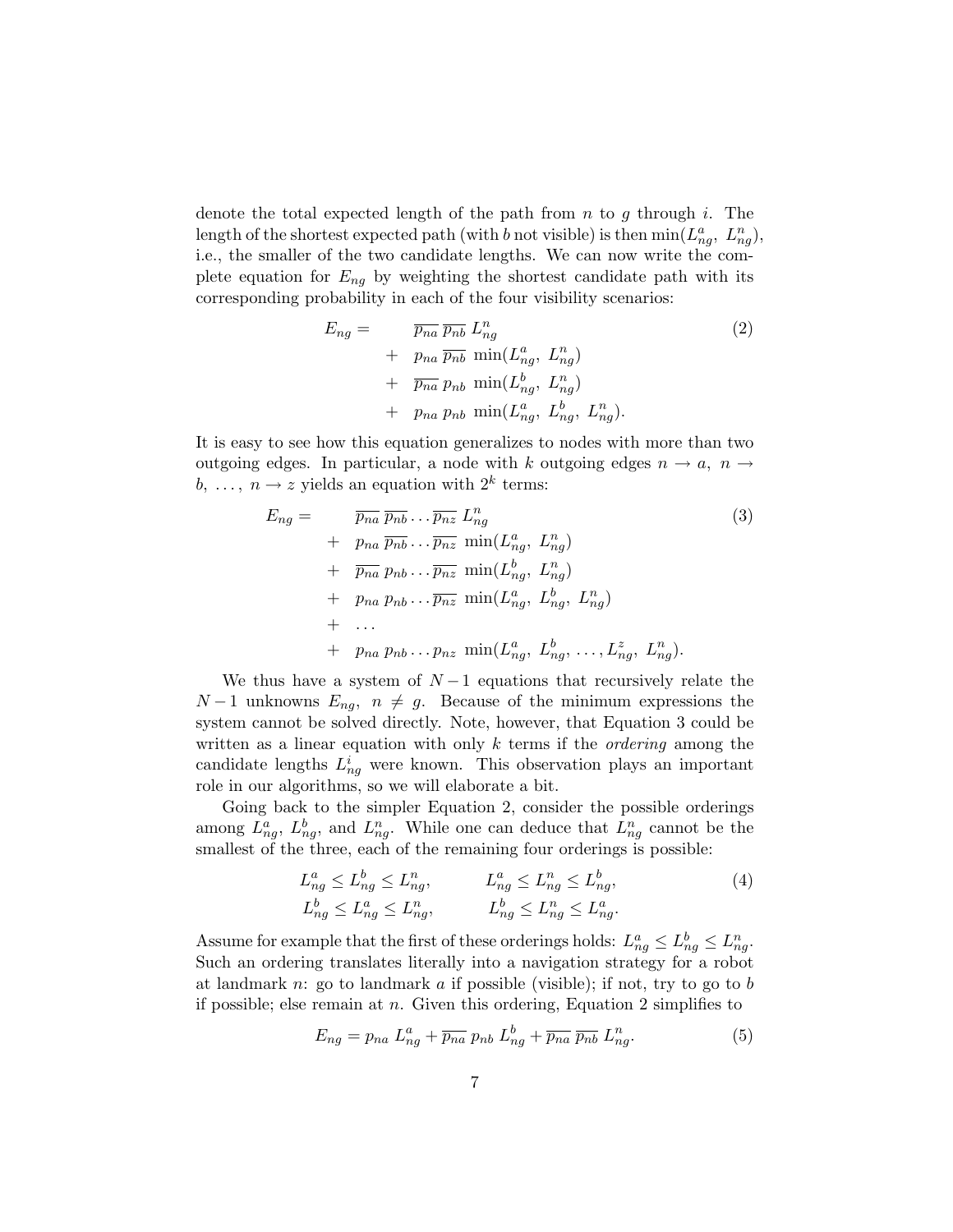A final observation: if  $L_{ng}^n$  is not last in the ordering, the subsequent terms in the equation drop out since  $p_{nn} = 1$  (the self-edge can always be taken) and thus  $\overline{p_{nn}} = 0$ . For example, given the ordering  $L_{ng}^b \leq L_{ng}^n \leq L_{ng}^a$ , Equation 2 simplifies to:

$$
E_{ng} = p_{nb} L_{ng}^b + \overline{p_{nb}} L_{ng}^n.
$$
 (6)

### **3.3 Algorithms for the ESP problem**

To solve the ESP problem, we have developed variants of two algorithms commonly used to solve Markov decision processes (MDPs) (see Section 4 below). Borrowing the names from the MDP literature, these are *value iteration* (VI) and *policy iteration* (PI). Here we describe our algorithms in terms of the above notation. We then analyze some of their properties in the context of an MDP formulation in the next section.

#### **Value iteration**

Recall that our goal is to solve the system of  $N-1$  equations, each of the form of Equation 3. Collecting the  $N-1$  unknowns  $E_{ng}$ ,  $n \neq g$ , into a vector  $v$  we can write the entire system of equations concisely:

$$
v = F(v). \tag{7}
$$

Thus, the desired solution v of this system of equations is a *fixed point* of function  $F$ . The value iteration algorithm finds this fixed point by treating Equation 7 as an iterative process

$$
v^{(n+1)} = F(v^{(n)}).
$$
\n(8)

In [7] we have shown that this process converges to a unique fixed point  $v^*$ given an initial value  $v^{(0)} = 0$ , if there exists a path with non-zero probabilities from each node to the goal. Convergence is geometric once the current value is in the vicinity of the fixed point. The idea of the proof is to show that each component of  $v^{(0)}$ ,  $v^{(1)}$ ,  $v^{(2)}$ , ... forms a bounded increasing sequence, and thus has a limit; see [7] for details.

For an efficient implementation, we use the observation about orderings made in the previous section. That is, to evaluate Equation 3 for a node  $n$ with out-degree k, we first sort the candidate lengths  $L_{ng}^i$  in  $O(k \log k)$  time, and then evaluate the resulting linear equation in  $O(k)$  time. The total time for one iteration of Equation 8 is thus almost linear in the total number of edges in the graph E.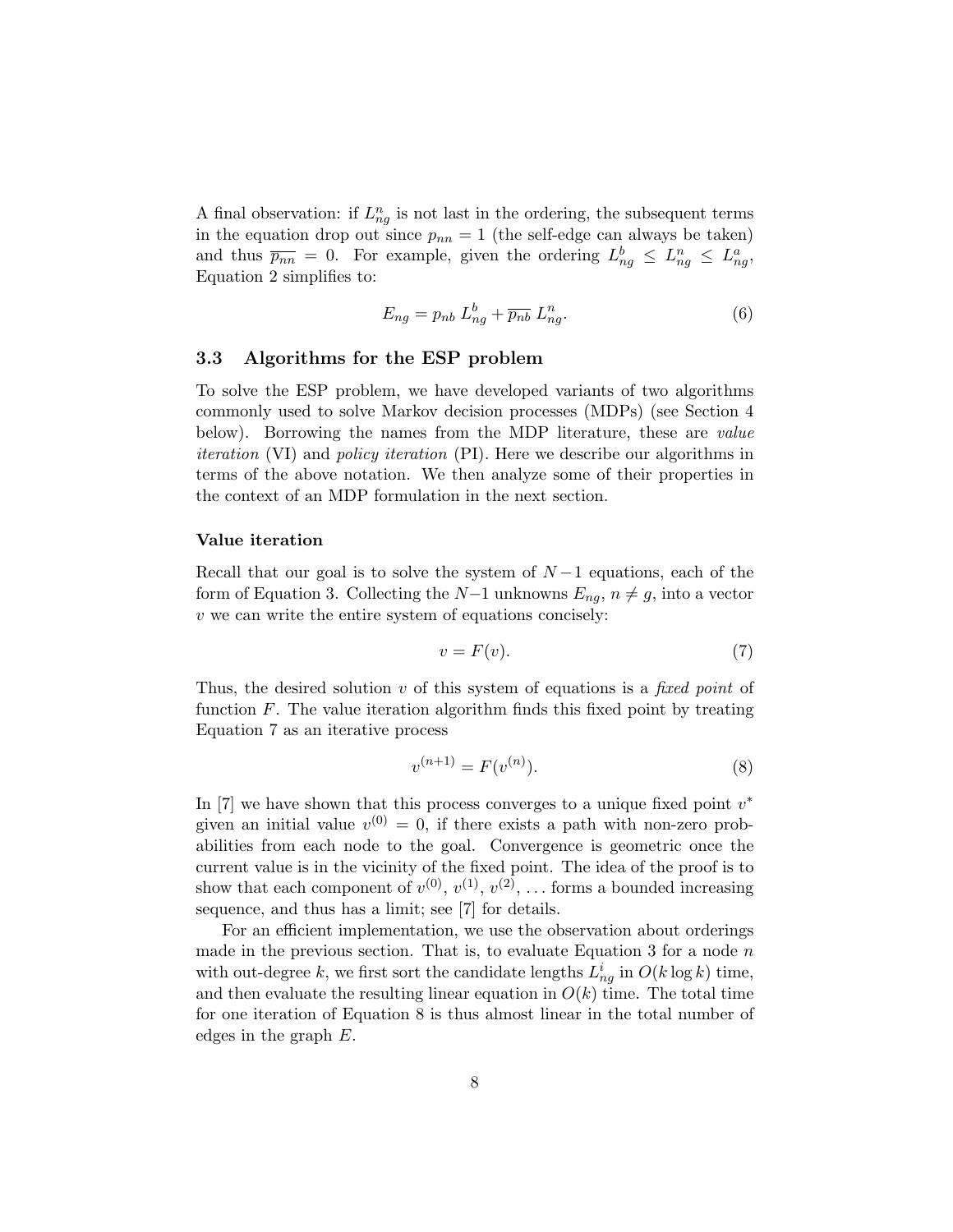#### **Policy iteration**

The idea of the second algorithm is to hypothesize edge orderings (as in Equation 4) at all nodes, and to *solve* the resulting linear system of Equation 7. The process is then repeated, using the previous solution to determine the new edge orderings. The iteration terminates when the solution to the current system of equations yields the same orderings as the previous solution. The name of the algorithm, policy iteration, reflects that instead of iterating over the *values* of the expected lengths, we iterate over the *ordering* of the expected lengths of the outgoing paths at each node. Recall that these orderings represent strategies (or policies) for the robot when faced with different visibility scenarios at a node.

Note that while each iteration of the VI algorithm requires evaluating  $N - 1$  linear equations (which together with the sorting step takes  $O(N^2 \log N)$  time for dense graphs), each iteration of the PI algorithm requires *solving* this linear system, requiring a total time of  $O(N^3)$  for dense graphs. As we show in Section 5, however, the PI algorithm is competitive since it converges in very few iterations.

Analyzing the convergence properties of the policy iteration algorithm is easiest in the context of a Markov decision process (MDP) formulation, which we present next.

# **4 MDP formulation**

The ESP problem can be formulated nicely as a Markov decision process (MDP). In brief, a MDP consists of a set of states  $S$ , and a set of allowable actions  $A_s$  for each state  $s \in S$ . Each action  $\alpha \in A_s$  taken in state s yields a reward  $r(s, \alpha)$ , and results in a new (random) state s' according to a transition probability distribution  $p(\cdot|s,\alpha)$ . The objective is to devise a *policy* with a stationary *decision rule*  $\delta : S \to A_s$  that selects a certain (fixed) action in each state so as to optimize a function of the total reward. This brief discussion ignores many common variations of MDPs, including time-dependent or discounted rewards, and non-stationary policies. For a comprehensive introduction to Markov decision processes, see the book by Puterman [25].

The ESP problem specifically translates into a non-discounted negative expected total-reward MDP. This means that each reward is interpreted as cost or penalty, and that the objective is to minimize the total expected cost. Upon reaching the goal g, no further cost is incurred.

In our case, the set of states  $S$  is the collection of landmarks. The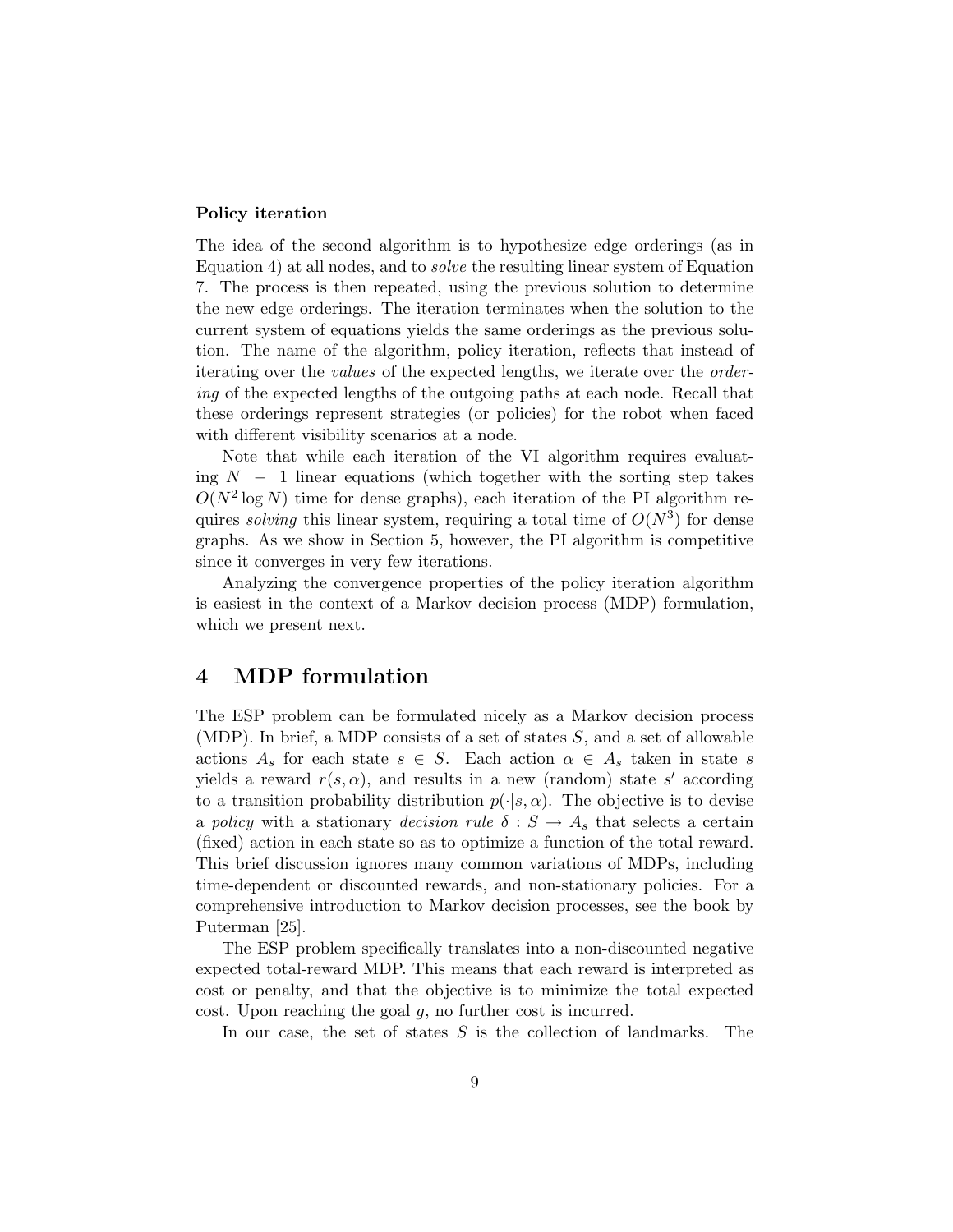concept of an allowable action at a landmark is slightly more complicated: it is not simply a destination landmark the robot should go to (which may not always be visible), but rather a *strategy* telling the robot what to do in any visibility scenario. Of course, such strategies correspond to the familiar edge orderings from Equation 4. Thus, the set of allowable actions  $A_s$  at landmark s is the set of all orderings among the outgoing edges of s.

For example, suppose the robot is at a node s with three outgoing edges  $s \to a, s \to b, s \to c$ . Then an example of  $\alpha \in A_s$  would be: go to landmark  $c$  if possible; otherwise, go to landmark  $a$  if possible; otherwise, remain at  $s$ (take the self-edge) and try again. We notate this as  $\alpha = s : c, a, s$ . A robot following this action (strategy) will end up at  $c, a,$  or  $s,$  depending on the visibility scenario. The transition probabilities are thus

$$
p(c|s,\alpha) = p_{sc}
$$
  
\n
$$
p(a|s,\alpha) = \overline{p_{sc}} p_{sa}
$$
  
\n
$$
p(s|s,\alpha) = \overline{p_{sc}} \overline{p_{sa}}.
$$
\n(9)

The expected cost for  $\alpha$  is simply the expected length for this action

$$
r(s,\alpha) = p_{sc} l_{sc} + \overline{p_{sc}} p_{sa} l_{sa} + \overline{p_{sc}} \overline{p_{sa}} l_{ss}.
$$
 (10)

Note that  $p(i|s,\alpha) = 0$  for any other landmark i since the self-edge can always be taken. We can therefore write the expected cost for action  $\alpha$  as

$$
r(s,\alpha) = \sum_{i \in S} l_{si} \ p(i|s,\alpha). \tag{11}
$$

A decision rule (or policy)  $\delta$  assigns to each landmark one action (strategy)  $\alpha$ . Under a given policy, the robot traverses the graph until it reaches the goal landmark. We assume the action at goal q is always  $\alpha = q : q$ , and  $r(g, \alpha) = 0$ . Since we wish to find the expected shortest path, we seek a policy that minimizes the total expected cost, i.e., the sum of the costs accrued by the actions leading to the goal.

We now derive the total expected cost for a given decision rule  $\delta$ . Let us denote the landmarks  $x_1, \ldots, x_N$ . Let  $r_\delta$  be the vector containing the expected cost for the action given by  $\delta$  at each of the N landmarks. That is, entry s of  $r_\delta$  is

$$
r_{\delta}[s] = r(s, \delta(x_s)).
$$
\n(12)

Let  $P_{\delta}$  be the  $N \times N$  transition probability matrix under the decision rule  $\delta$ , i.e., the entry at row s and column d is

$$
P_{\delta}[s, d] = p(x_d | x_s, \delta(x_s)).
$$
\n(13)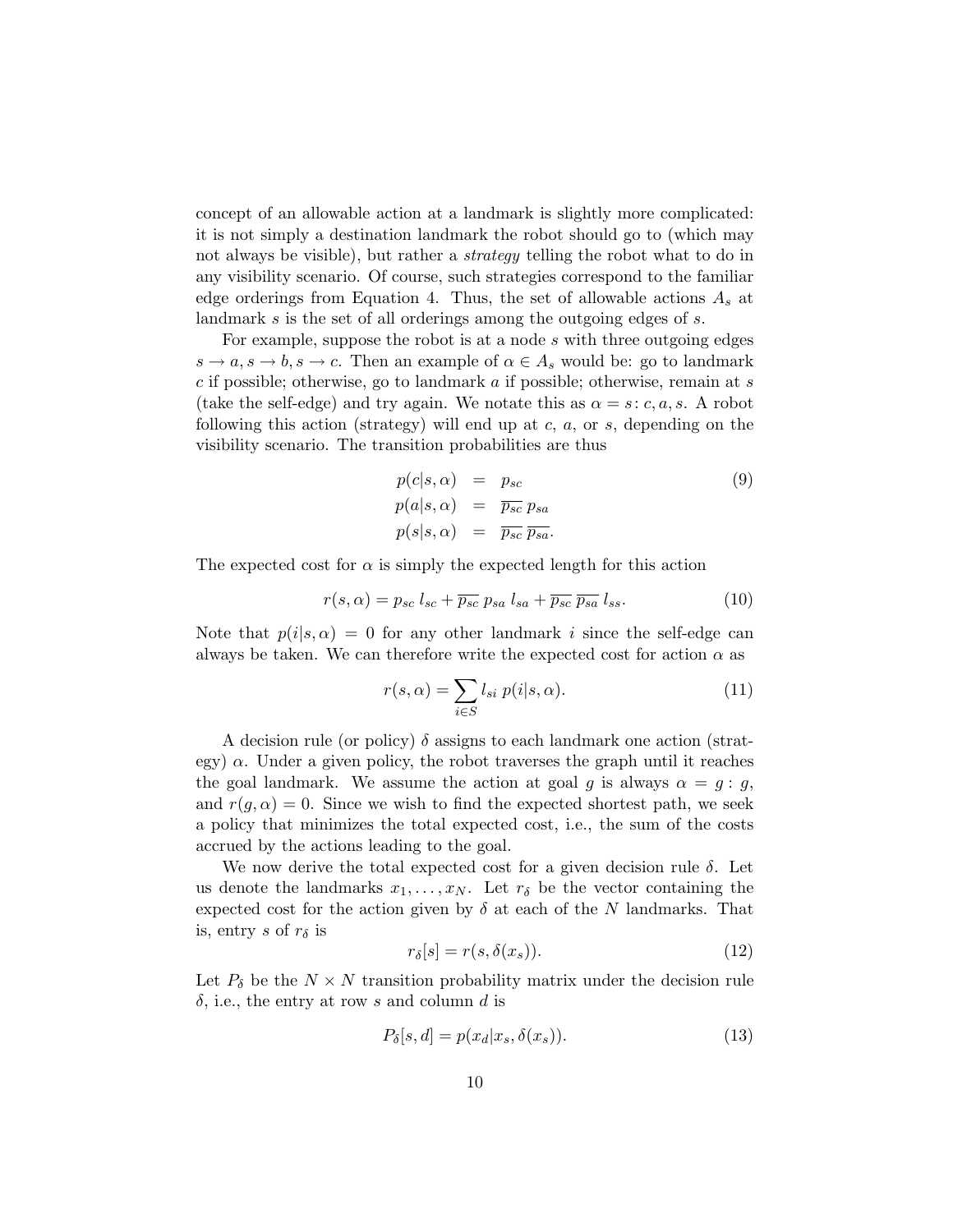Now define the j-step transition probability matrix  ${}_{j}P_{\delta}$  such that  ${}_{j}P_{\delta}[s, d]$  is the probability of arriving at  $x_d$  after j transitions from  $x_s$ . The probabilities after  $j + 1$  steps are then

$$
j_{j+1}P_{\delta}[s,d] = \sum_{i=1}^{N} {}_{j}P_{\delta}[s,i] p(x_{d}|x_{i}, \delta(x_{i}))
$$
\n
$$
= \sum_{i=1}^{N} {}_{j}P_{\delta}[s,i] P_{\delta}[i,d],
$$
\n(14)

and therefore  $_{j+1}P_{\delta} = {}_{j}P_{\delta}P_{\delta}$ . Since  $_{1}P_{\delta} = P_{\delta}$ , we get by induction

$$
{}_{j}P_{\delta} = P_{\delta}^{j}.\tag{15}
$$

The vector of expected costs for the first transition is just  $r_{\delta}$ . It is easy to see that the costs for the second transition are  $P_\delta r_\delta$ ; for the third,  $P_\delta^2 r_\delta$ , etc. The vector  $v_\delta$  of total expected costs for  $\delta$  is thus the infinite sum

$$
v_{\delta} = \sum_{i=0}^{\infty} P_{\delta}^{i} r_{\delta}.
$$
 (16)

Expanding this sum we get

$$
v_{\delta} = r_{\delta} + P_{\delta} r_{\delta} + P_{\delta}^2 r_{\delta} + P_{\delta}^3 r_{\delta} + \dots
$$
  
=  $r_{\delta} + P_{\delta} (r_{\delta} + P_{\delta} r_{\delta} + P_{\delta}^2 r_{\delta} + \dots),$ 

and thus

$$
v_{\delta} = r_{\delta} + P_{\delta} v_{\delta}.
$$
\n<sup>(17)</sup>

So, given a decision rule  $\delta$  we can compute the expected lengths by solving

$$
(I - P_{\delta}) v_{\delta} = r_{\delta}.
$$
\n(18)

We now ask the question "which policy results in the shortest total expected lengths?" and present our two algorithms, value iteration and policy iteration, in this MDP formulation. The difference between the two is that VI iterates over the expected lengths v, while PI iterates over the policies  $\delta$ .

### **4.1 Value iteration**

The value iteration algorithm computes a sequence of values  $v^{(0)}, v^{(1)}, \ldots$ , as follows: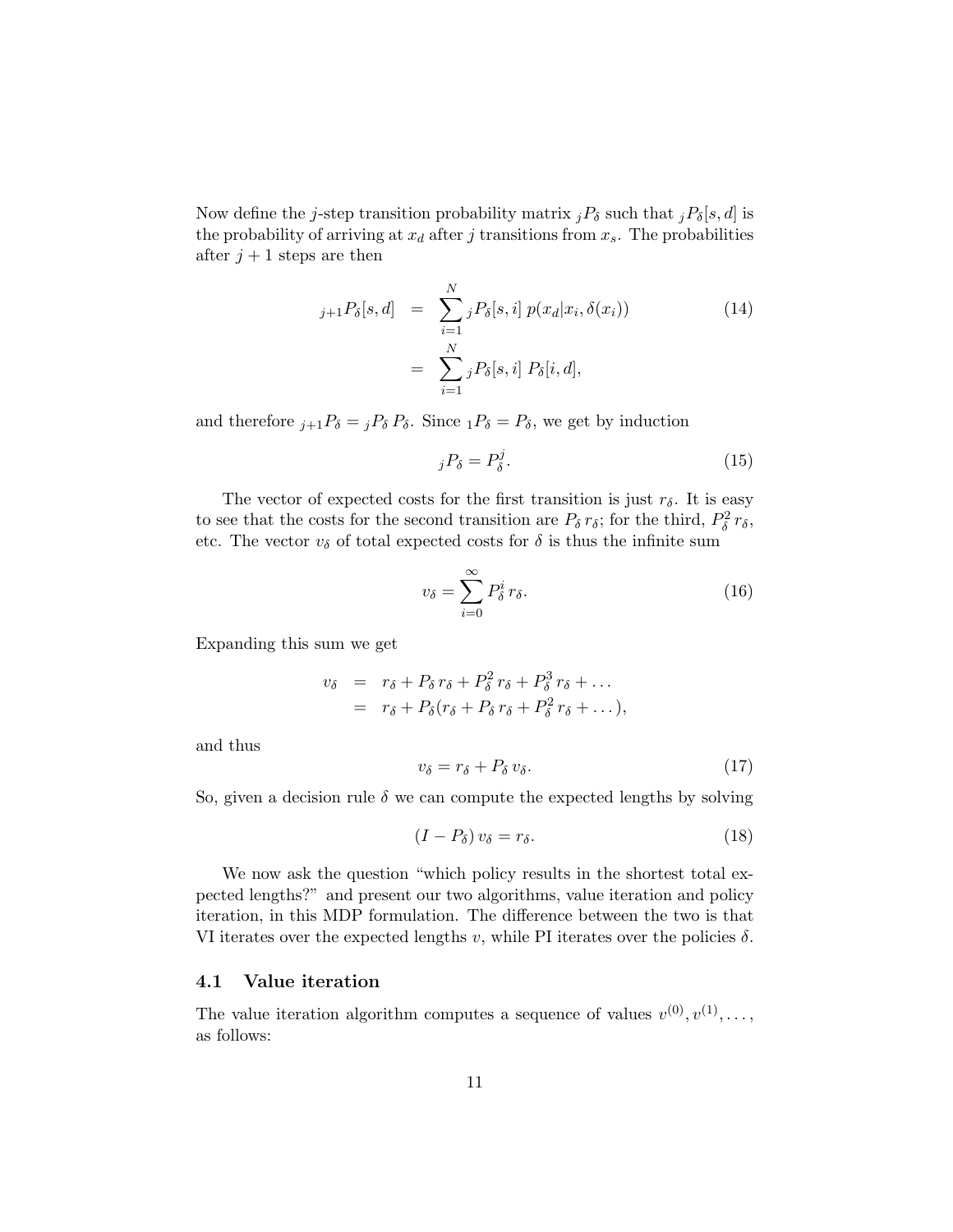- 1. Choose an initial  $v^{(0)}$ , and set  $n = 0$ .
- 2. Compute

$$
v^{(n+1)}[k] = \min_{\alpha \in A_{x_k}} \left( r(x_k, \alpha) + \sum_{i=1}^N p(x_i | x_k, \alpha) v^{(n)}[i] \right).
$$
 (19)

3. If  $v^{(n+1)}$  is very close to  $v^{(n)}$ , then terminate and return the policy  $\delta$ consisting of the minimizing actions  $\alpha$  for all nodes. Else, increment n by 1, and go to step 2.

When written in matrix form, Equation 19 becomes

$$
v^{(n+1)} = \min_{\delta}(r_{\delta} + P_{\delta}v^{(n)}),\tag{20}
$$

which parallels Equation 8 in Section 3.3. Our convergence result from [7] guarantees that Equation 20 has a unique fixed point v∗, and that the sequence  $v^{(n)}$  converges monotonically to  $v^*$  when  $v^{(0)} = 0$ .

### **4.2 Policy iteration**

The policy iteration algorithm computes a sequence of policies  $\delta^{(0)}, \delta^{(1)},\ldots$ , as follows:

- 1. Choose an initial policy  $\delta^{(0)}$ , and set  $n = 0$ .
- 2. Solve  $(I P_{\delta^{(n)}}) v^{(n)} = r_{\delta^{(n)}}$  for  $v^{(n)}$ .
- 3. If  $\delta^{(n)}$  is in the set

$$
D = \arg\min_{\delta}(r_{\delta} + P_{\delta}v^{(n)}),
$$

then terminate and return  $\delta^{(n)}$ . Else choose some  $\delta^{(n+1)} \in D$ , increment  $n$  by 1, and go to step 2.

We now turn to the convergence proof. It turns out that for general nondiscounted negative expected reward MDPs, the policy iteration algorithm does *not* always converge to the optimal policy [25]. Given the conditions in our model, however, it does.

We will first prove the following lemma, analog to Proposition 7.3.13 in the text by Puterman [25].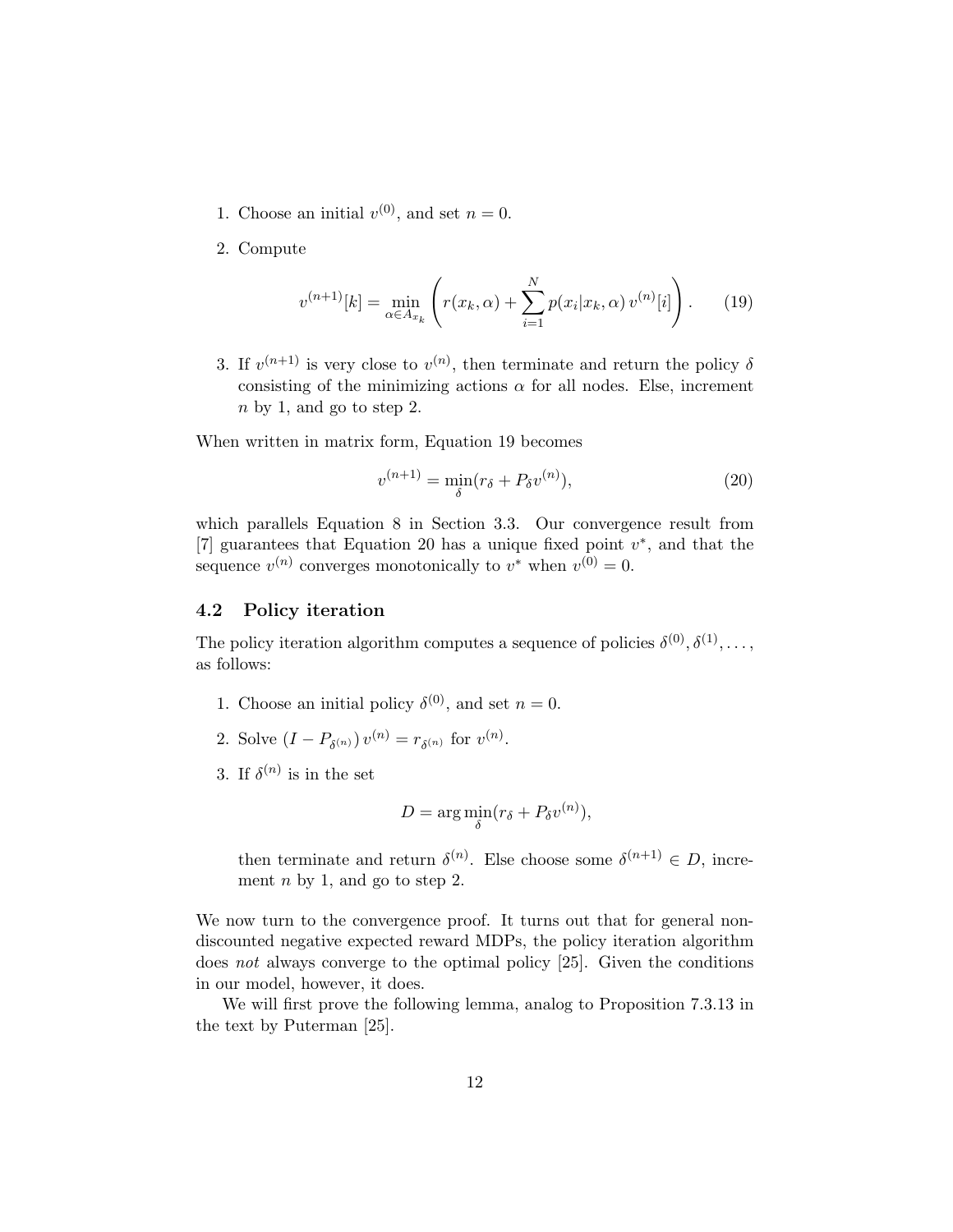**Lemma 1** *For each iteration n in policy iteration,*  $v^{(n+1)} \le v^{(n)}$  *(where the inequality applies component-wise).*

**Proof:** By step 3 in the policy iteration algorithm, if  $\delta^{(n)}$  is in the set D, then  $v^{(n+1)} = v^{(n)}$ . If  $\delta^{(n)}$  is not in D, then

$$
r_{\delta^{(n+1)}} + P_{\delta^{(n+1)}} v^{(n)} \le r_{\delta^{(n)}} + P_{\delta^{(n)}} v^{(n)} = v^{(n)}.
$$
 (21)

Because all entries of  $P^k_{\delta^{(n)}}$  are non-negative for every  $k > 0$ , we can substitute  $r_{\delta^{(n+1)}} + P_{\delta^{(n+1)}}v^{(n)}$  for  $v^{(n)}$  in the above inequality, giving:

$$
r_{\delta^{(n+1)}} + P_{\delta^{(n+1)}}(r_{\delta^{(n+1)}} + P_{\delta^{(n+1)}}v^{(n)})
$$
\n(22)

$$
= (I + P_{\delta^{(n+1)}}) r_{\delta^{(n+1)}} + P_{\delta^{(n+1)}}^2 v^{(n)} \le v^{(n)}.
$$
 (23)

So by induction,

$$
\left(\sum_{k=0}^{K-1} P_{\delta^{(n+1)}}^k r_{\delta^{(n+1)}}\right) + P_{\delta^{(n+1)}}^K v^{(n)} \le v^{(n)}\tag{24}
$$

for any positive K. Since all entries of  $v^{(n)}$  are non-negative,

$$
\sum_{k=0}^{K-1} P_{\delta^{(n+1)}}^k r_{\delta^{(n+1)}} \le v^{(n)} \tag{25}
$$

for  $K > 0$ . Taking the limit as K goes to infinity gives

$$
\sum_{k=0}^{\infty} P_{\delta^{(n+1)}}^k r_{\delta^{(n+1)}} \le v^{(n)}.
$$
\n(26)

.  $\Box$ 

Therefore by Equation 16,  $v^{(n+1)} < v^{(n)}$ .

We are now prepared to prove our main theorem:

**Theorem 1** *Given the above model and an initial policy*  $\delta^{(0)}$  *such that*  $v_{\delta^{(0)}}$ *is finite, policy iteration converges to a policy*  $\delta$  *with minimal*  $v_{\delta}$ *.* 

**Proof:** Suppose we start with some  $\delta^{(0)}$  such that  $v^{(0)}$  is finite. By Lemma 1, for each iteration  $n, v^{(n+1)} \leq v^{(n)}$ . There are finitely many edges in the graph, so there are only finitely many decision rules (since each decision rule is an ordering of the edges). Since the sequence  $v^{(n)}$  is non-increasing and no decision rule appears twice, the algorithm must terminate, because there exists an optimal decision rule. When it does at the *n*-th iteration,  $\delta^{(n)}$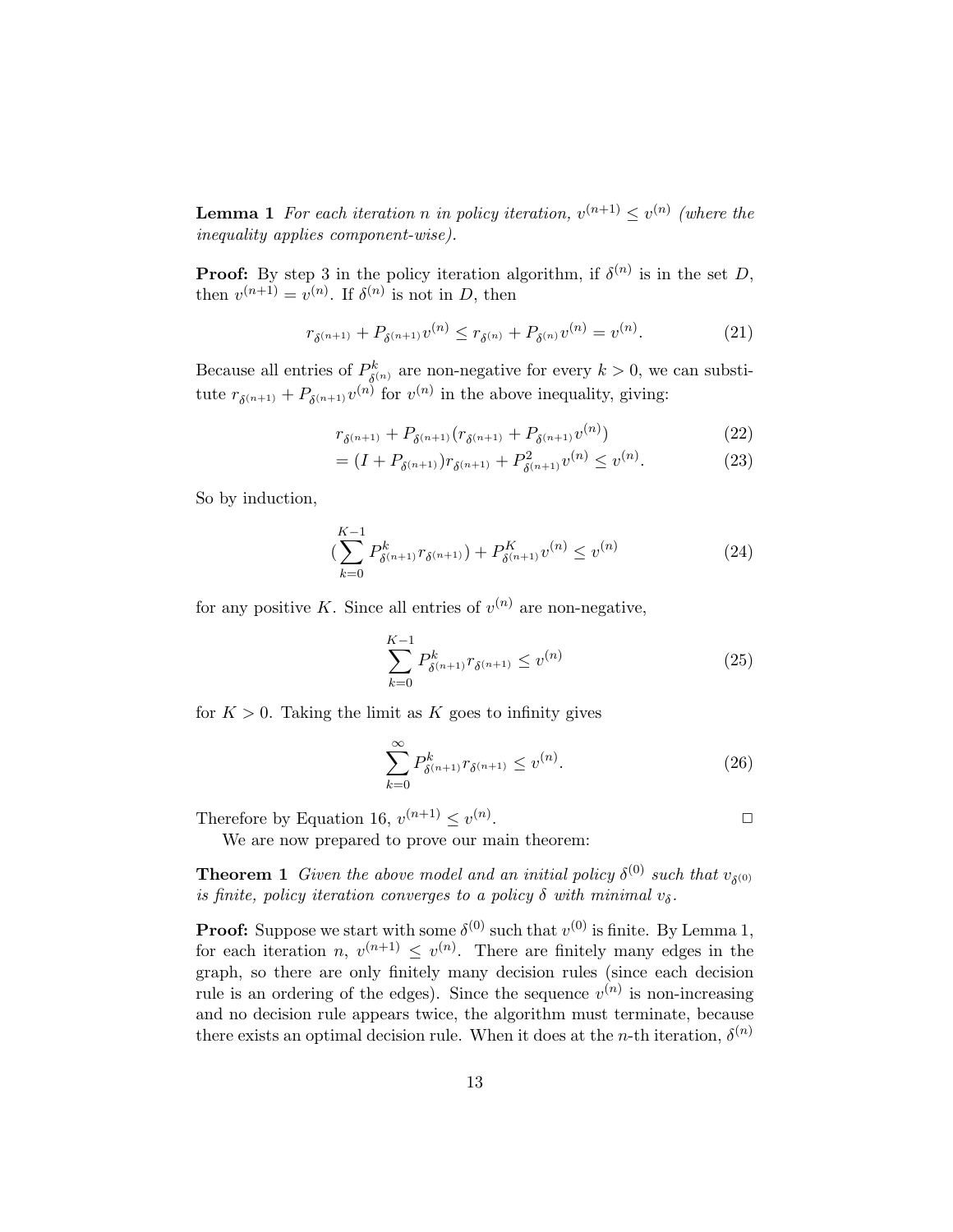

Figure 2: Every landmark  $x_n$  is part of a chain of landmarks that leads to goal g.

is in  $\arg \min(r_\delta + P_\delta v^{(n)})$ , so  $v^{(n)} = \min(r_\delta + P_\delta v^{(n)})$ . Our fixed-point result from the VI algorithm then guarantees that we have the optimal decision rule  $\delta$ .

The remaining problem is to find an initial policy  $\delta^{(0)}$  that yields finite expected costs  $v_{\delta(0)}$ . Note that there are many policies that yield infinite expected costs. Intuitively, such policies can "trap" the robot within a subgraph from which it cannot reach the goal. The simplest example is a policy containing an action  $\alpha = s$ : s that commands the robot to always stay at a node s. Circular traps such  $s: t, s$  and  $t: s, t$  are also possible.

A policy  $\delta$  with finite  $v_{\delta}$  can easily be constructed, however, using a breadth-first search that starts at the goal node g and follows the edges in reverse direction. Initially, the action  $\alpha = s : g, s$  is assigned to each node s that has a direct edge to the goal. Recursively, actions  $\alpha = s : b(s)$ , s are then assigned to other nodes s, where  $b(s)$  denotes the node's predecessor in the search (i.e., a node one step closer to the goal).

The above algorithm performs a backwards search through every edge, and thus takes  $O(E)$  time, where E is the number of edges in the graph. It assigns actions that impose a (non-circular) tree structure on the graph, with goal g forming the root of the tree (see Figure 2). In particular, each node  $x_n$  is part of a chain of nodes leading to the goal

 $x_n \to \ldots \to x_k \to x_{k-1} \to \ldots \to g.$ 

Assume  $x_k$  and  $x_{k-1}$  are two successive nodes along that chain. By Equation 17,

$$
v[k] = r(x_k, \alpha) + p_{x_k x_{k-1}} v[k-1] + \overline{p_{x_k x_{k-1}}} v[k],
$$
\n(27)

so

$$
v[k] = \frac{r(x_k, \alpha)}{p_{x_k x_{k-1}}} + v[k-1].
$$
\n(28)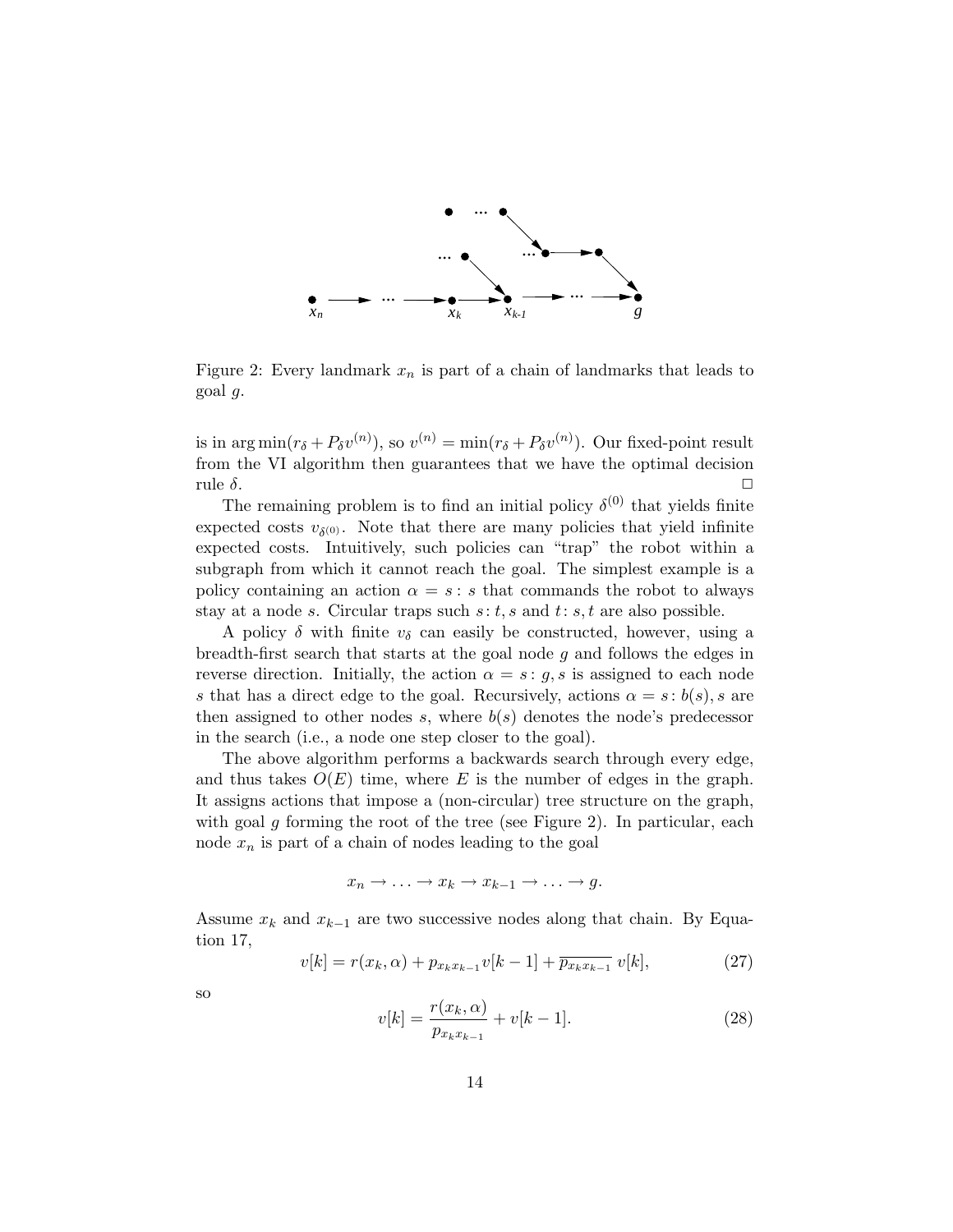

Figure 3: A sample graph and its actual and expected shortest path lengths to goal node g. The top number on each edge represents the probability, the bottom number the length.

Since the probabilities for each landmark are non-zero, and the costs are finite, by induction from the goal landmark g, each  $v[k]$  through  $v[n]$  is finite. Therefore the above breadth-first search algorithm gives a suitable starting policy  $\delta^{(0)}$  for the policy iteration algorithm.

We now have convergence proofs for both VI and PI algorithms, and also an algorithm for constructing an initial policy for PI. To our knowledge, no theoretical results exist about the convergence speed of either algorithm. Thus, in order to assess the practicality of both VI and PI algorithms, we now turn to our empirical evaluation.

# **5 Experiments**

We have implemented both the value iteration and policy iteration algorithms, and have performed an extensive experimental evaluation to assess their respective performance. Our implementation is in C, and we use Matlab for solving the linear system of equations in the policy iteration algorithm.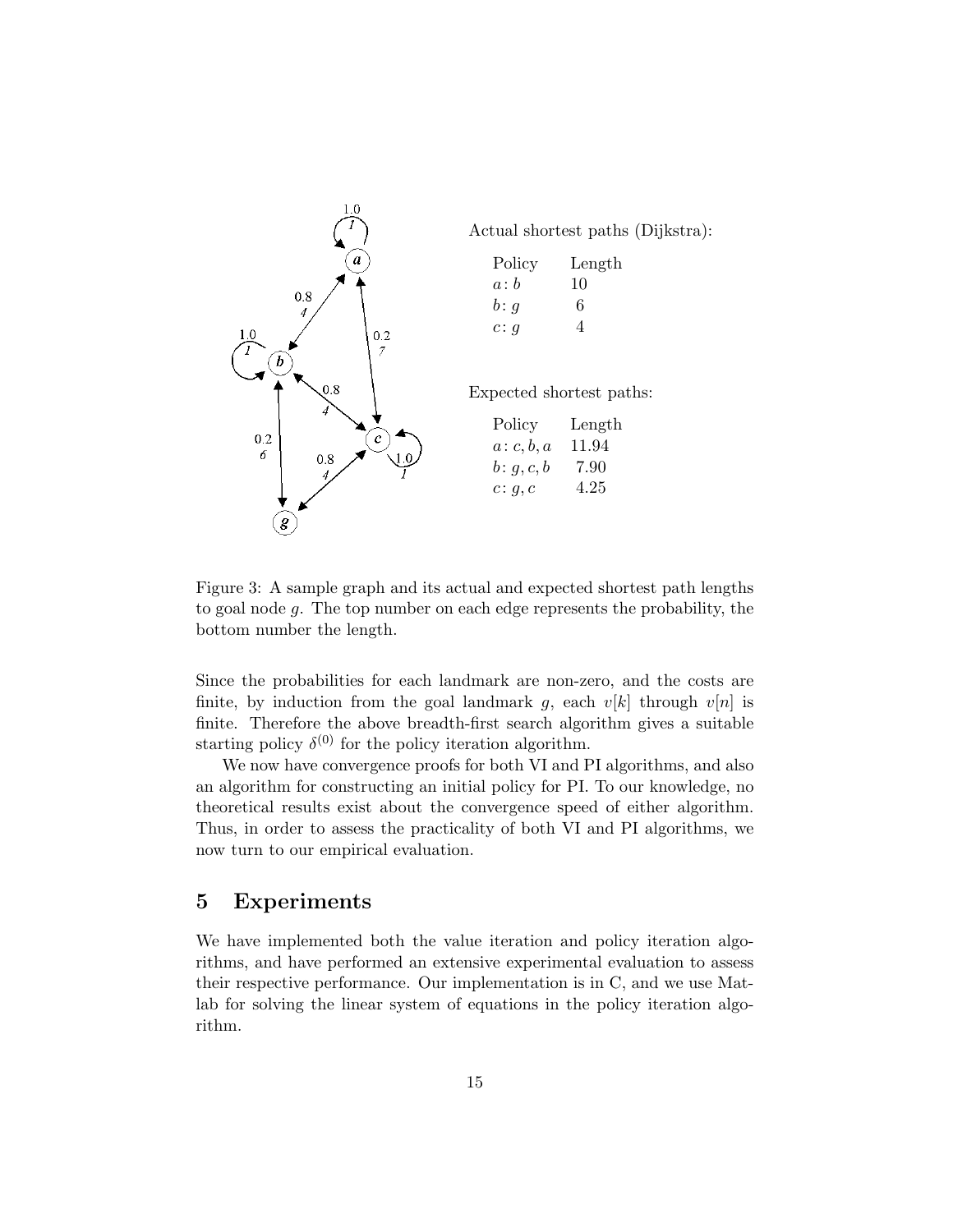As a first step in both algorithms we compute the actual shortest paths (ignoring the probabilities) using Dijkstra's shortest path algorithm. This is done for several reasons: First, in a graph that is being constructed by a robot exploring the environment, the goal may not be reachable from all nodes (e.g., from nodes that the robot has only seen but not yet visited). Running Dijkstra's algorithm will identify these nodes, which can then be removed before solving the ESP problem. Second, the lengths of the actual shortest paths are lower bounds on the lengths of the expected shortest paths, and can be used as better initial estimates for the unknowns  $E_{nq}$  for the value iteration algorithm. (Since the VI convergence proof is based on bounded increasing sequences, it extends to any start value that is component-wise smaller than the solution.) Finally, for policy iteration, it turns out that the actual shortest paths provide an alternate way of finding an initial policy that yields finite expected lengths, and thus a solvable system. While the breadth-first search algorithm from Section 4.2 for finding an initial policy is asymptotically faster, extra memory and time are needed to establish back-pointers along all edges before the actual search, which are not required by Dijkstra's algorithm. In practice, we have found that the two methods have very similar running times.

Figure 3 shows a small sample graph together with its actual and expected shortest paths, and corresponding policies.

For testing purposes we have generated more than 50,000 graphs with different properties, including number of nodes  $N$ , number of edges  $E$ , and range of probability values. Graphs used have up to 3000 nodes, and graph densities range from sparse  $(E \propto N)$  to dense  $(E \propto N^2)$ . The probability values are drawn from uniform distributions characterized as very low  $(0.0001-0.001)$ , low  $(0.0001-0.5)$ , full  $(0.0001-1)$ , high  $(0.25-1)$ , or very high  $(0.75-1)$ . The graphs were generated by allocating N nodes, and adding E edges between random pairs of nodes. Additional edges were then added between disconnected components until the goal node was reachable from all other nodes.

Below we report on our results on such graphs. We have also experimented with other graph structures, including large diameter "corridor" graphs, and "multi-room" graphs (sparsely connected collections of highly connected subgraphs, simulating the visibility graphs of multi-room buildings), but have not found significant differences in convergence.

The plots shown in Figure 4 measure the number of iterations necessary for VI and PI as a function of the number of nodes  $N$  in the graph. Each plot shows the results of 1250 individual experiments on random graphs with up to 2500 nodes. We have performed such experiments for many different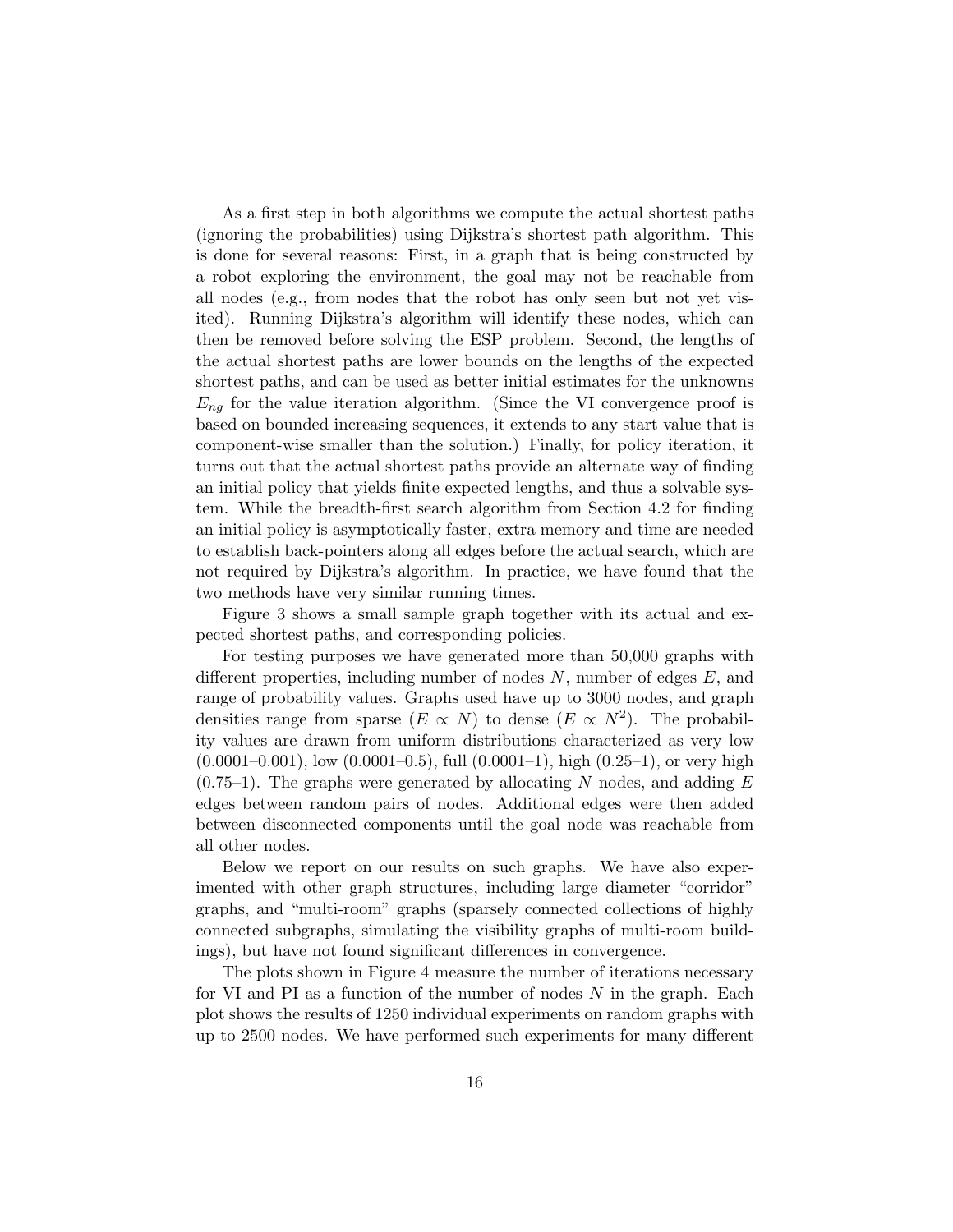



Figure 4: Number of iterations for VI (first row) and PI (second row) algorithms as a function of the number of nodes in the graph. The plots on the left show results for sparse graphs  $(E \approx N)$ , the plots on the right show results for dense graphs  $(E \approx N^2/15)$ .

types of graphs and parameters. The plots in Figure 4 contrast sparse graphs  $(E \approx N)$  with dense graphs  $(E \approx N^2/15)$ , both with full random probabilities (ranging from 0.0001 to 1). Examining the plots in the first row of Figure 4, it can be seen that the value iteration algorithm requires large numbers of iterations (often upwards of 10,000) on sparse graphs, while it converges much faster on dense graphs (typically within a few hundred iterations). The likely reason for this is that changes in the variables can propagate much faster in densely connected graphs. Note that the initial "peak" in the second plot is due to our definition of "dense" as  $E \approx N^2/15$ , which for small  $N$  still results in fairly sparse graphs. Interestingly, the average number of iterations for dense graphs does not increase with larger values of  $N$  — if anything, there is a slight decrease.

Results for the policy iteration algorithm (shown in the second row of Figure 4) are vastly different. In all cases, PI only takes very few iterations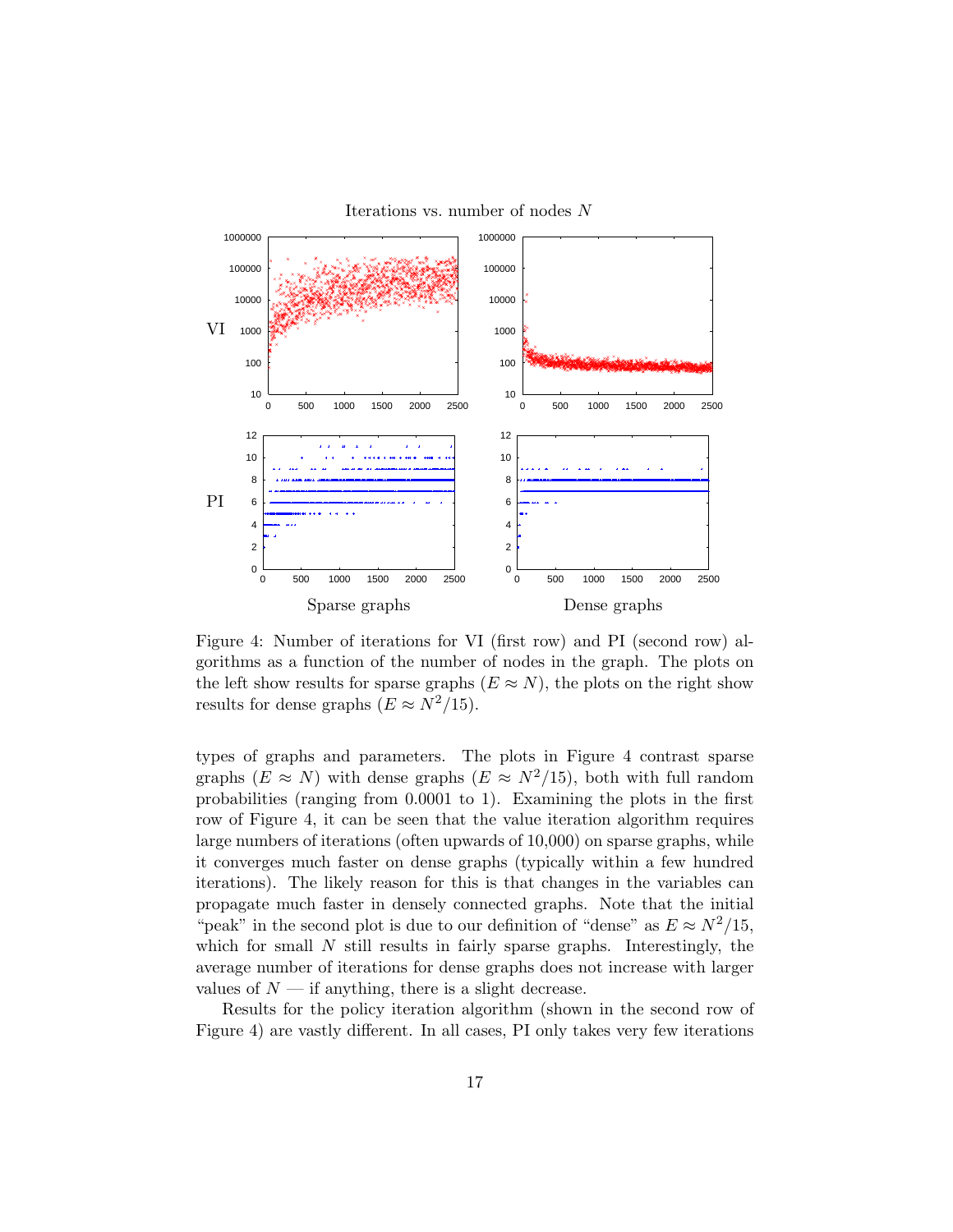to converge. While the number of iterations increases with the number of nodes, the curves flatten out quickly, and the distributions of iterations for  $N = 1000$  are very similar to those for  $N = 2500$ . Even for the largest N, most sparse graphs take no more than 6–9 iterations to converge; the dense graphs rarely take more than 7 or 8 iterations. In fact, among the more than 50,000 graphs we have generated, only a handful require 11 iterations, only 3 require 12 iterations, and we have yet to find a graph that requires more than 12 iterations. As is the case for VI, the distribution of iterations for dense graphs is narrower and has fewer outliers.

We have also investigated the effect of different probability ranges. Figure 5 shows the number of iterations of the VI and PI algorithms on sparse graphs for three different probability ranges: very low (0.0001–0.001), full  $(0.0001-1)$ , and very high  $(0.75-1)$ . The plot on the left shows that the VI algorithm is strongly affected by the probabilities. In particular, very low probabilities cause very slow convergence, while very high probabilities cause very fast convergence. The reason for the latter is that the start values computed using Dijkstra's algorithms are very close to the lengths of the expected shortest paths if all probabilities are high. In our experience, the extreme case of very low probabilities is unlikely to occur in practical applications. Similarly unlikely are uniformly high probabilities, and even a few edges with low probabilities can slow down the convergence.

The PI algorithm, on the other hand, is less affected by the probabilities, as shown in the plot on the right. In particular, there is no clear distinction between very low and full probabilities. Uniformly high probabilities do reduce the number of iterations significantly, but, as argued before, this is not a typical scenario.

The results of other experiments we have performed are consistent with the ones reported here. In particular, for PI, the curve defined by the number of iterations vs. graph size always resembles a logarithmic shape, indicating that few iterations are necessary even for very large graphs. Also, we have been unable to construct "pathological cases" that require a certain minimum number of iterations for PI. Value iteration, on the other hand, can be made to converge arbitrarily slowly by constructing graphs whose edges all have very low probabilities as shown in Figure 5. Although such graphs may not be common in practical applications, this is further evidence for the unpredictability of the convergence speed of VI that is also exhibited in the top left plot in Figure 4.

We now turn to the actual running times of the two algorithms. Figure 6 shows plots that compare the running times of VI and PI as a function of  $N$  on the same sets of graphs as in Figure 4, using a full probability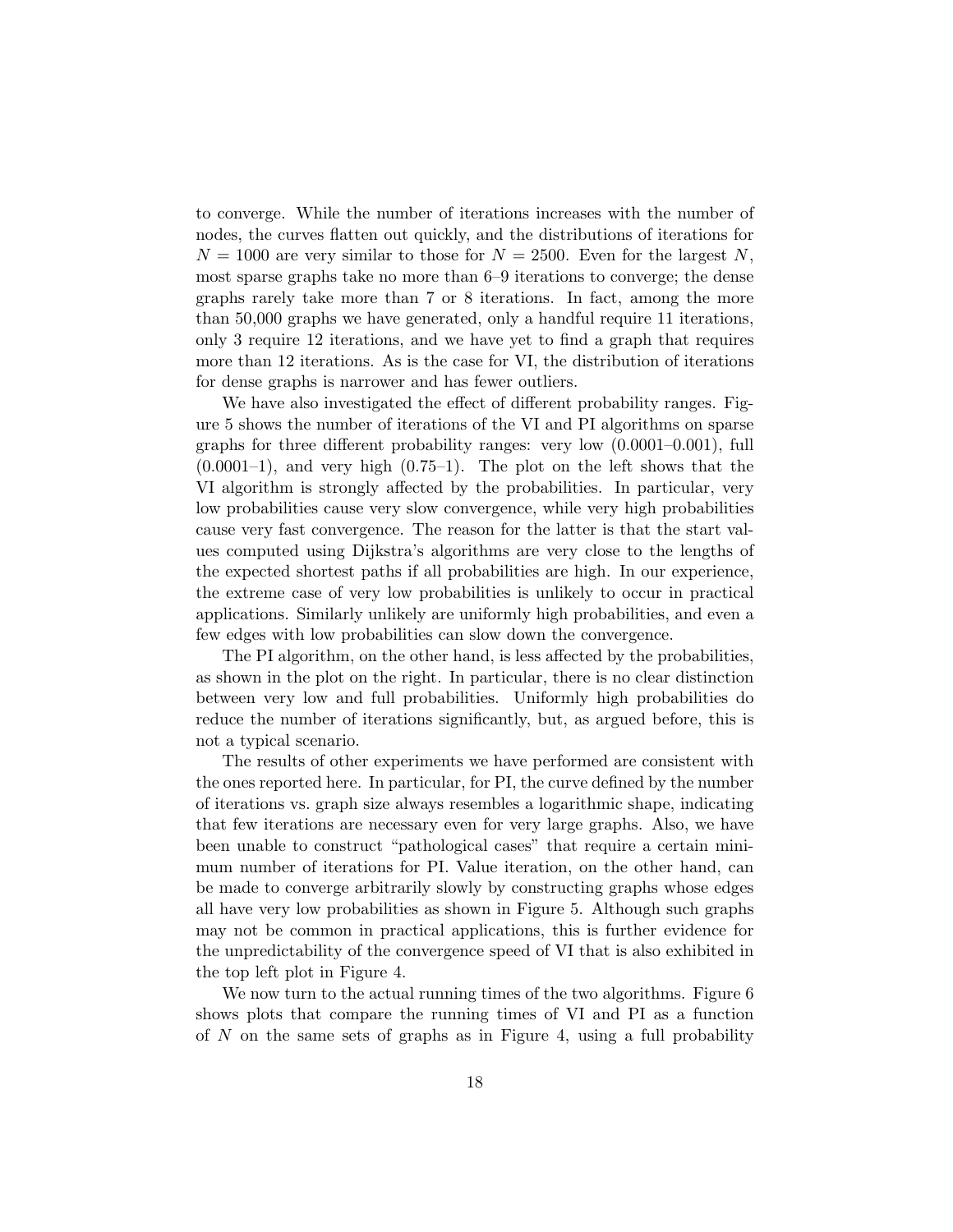Iterations vs. number of nodes N



Figure 5: Number of iterations for VI (left) and PI (right) for very low (◦), full  $(x)$ , and very high  $(\blacksquare)$  edge probabilities on sparse graphs.

range. All experiments were performed under Linux on a 1.53 GHz Athlon machine with 512 MB of memory. It can be seen that policy iteration clearly outperforms value iteration, in particular on sparse graphs, where PI is faster by several orders of magnitude. Much of this performance gain can be attributed to using Matlab's sparse matrix representation and sparse equation solver. (Using a regular solver for sparse graphs is slower by at least a factor of 10.) On dense graphs, the margin between PI and VI is much smaller, since VI takes fewer iterations than it does on sparse graphs, but PI's equation solving step requires more work. Even in this case, however, PI is the winner, running at least a factor of 2 faster than VI. The only case in which VI outperforms PI is on dense graphs with uniformly high probabilities, where VI converges very quickly, similar to the results shown in Figure 5.

It should be noted that the reported running times are process times. When we measure total time, the running times of PI and VI on dense graphs become almost identical. The likely reason for this is that the time for PI's memory allocation steps are not measured in the process time. Graphs encountered in real environments span the range of the types of graphs discussed here. In practical applications, sparse graphs will be more common, and PI, although slightly more difficult to implement, will be the better choice.

A practical issue is the memory requirements of the two algorithms. VI, which only needs to *evaluate* the system of equations, requires only enough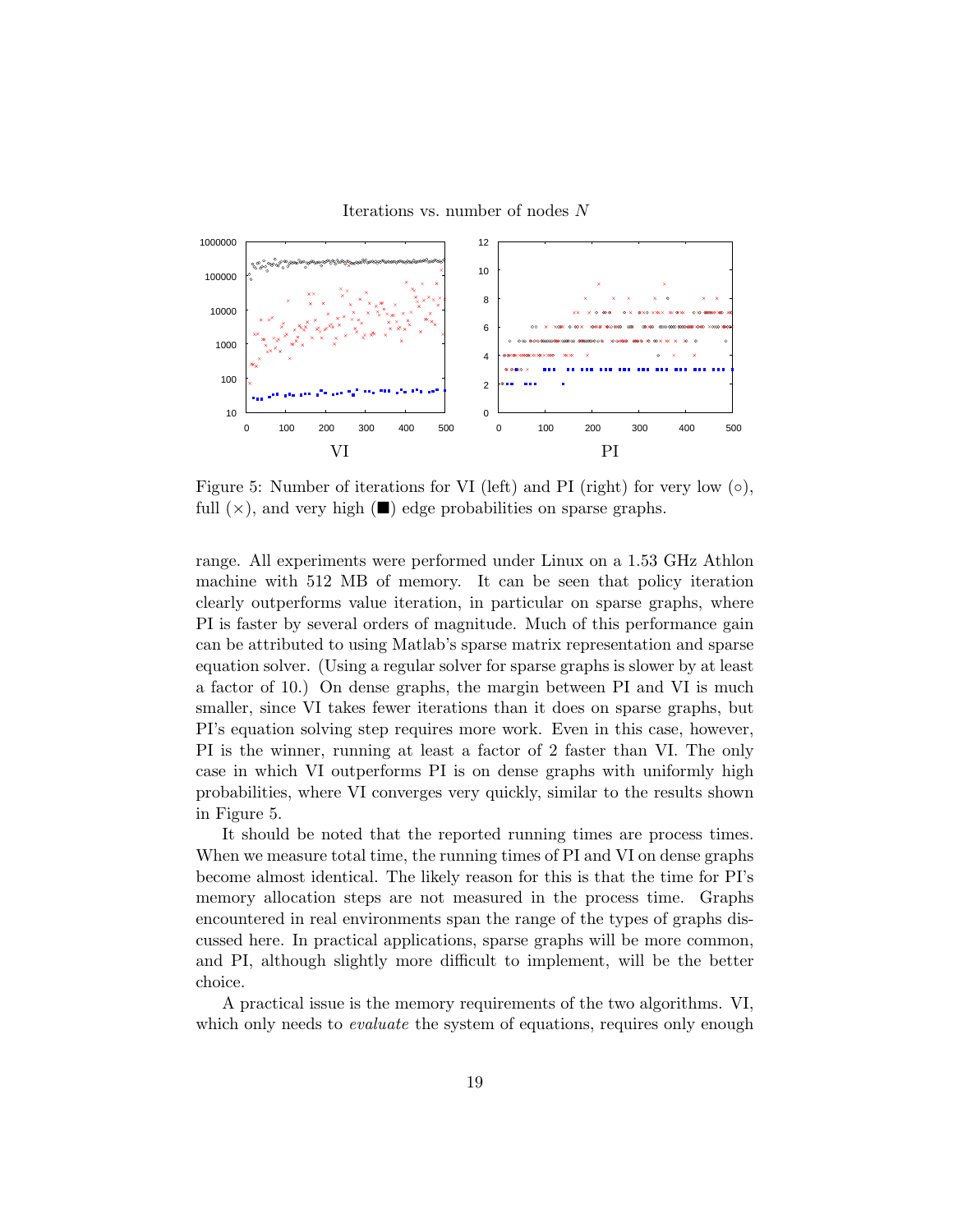

Running times (seconds) vs. number of nodes N

Figure 6: Running times in seconds for VI  $(x)$  and PI  $(+)$  algorithms as a function of the number of nodes in the graph. The first plot shows results for sparse graphs  $(E \approx N)$ ; the second plot shows results for dense graphs  $(E \approx N^2/15).$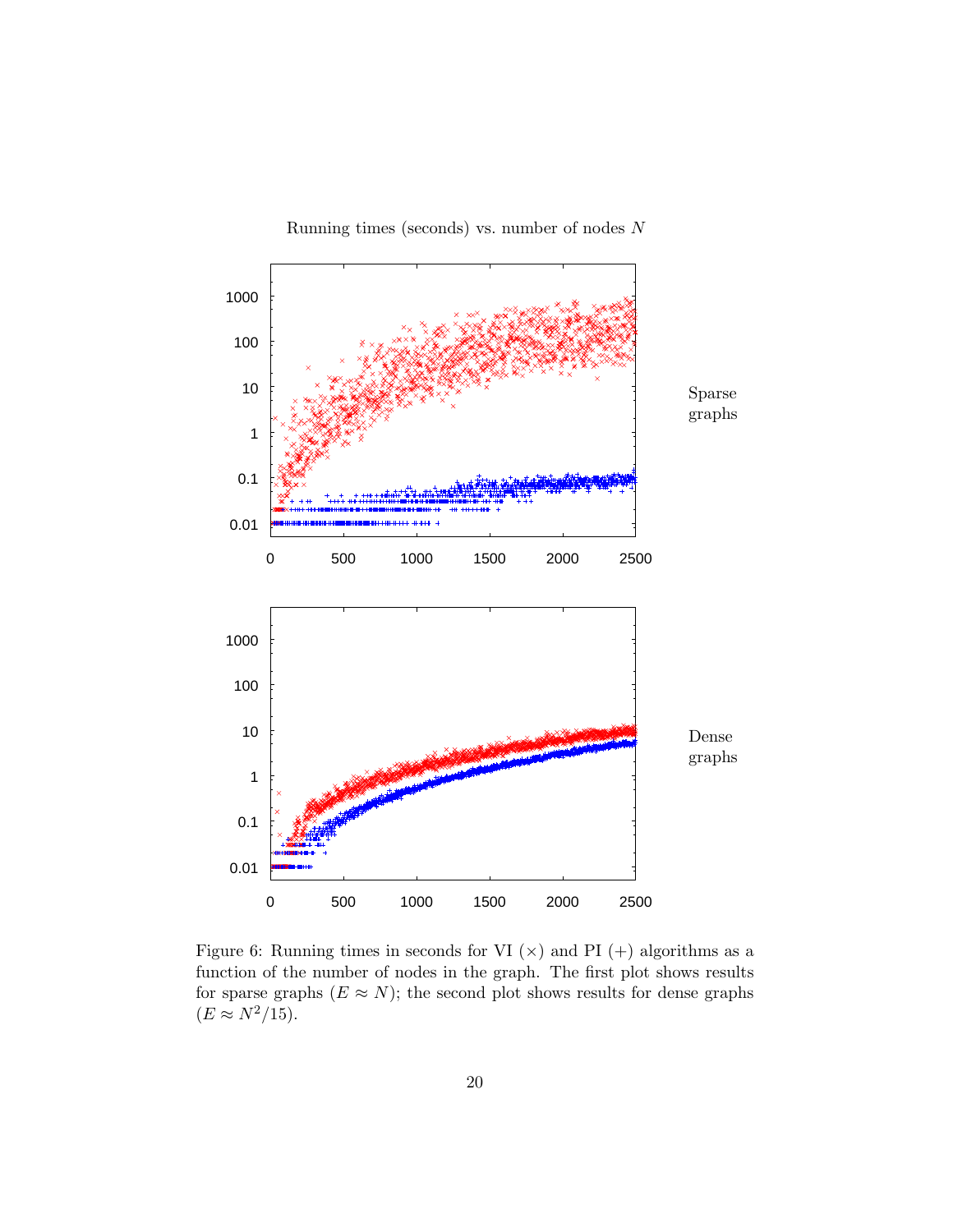memory to store the graph. PI, which needs to *solve* the system, needs up to  $O(N^2)$  space to store the matrix representing this system. Given a large enough graph, the matrix will be too large to be allocated, making PI impossible to use. For our implementation and hardware, this happens for dense graphs upwards of about 2800 nodes. In such situations, VI would be the only choice. Since we are using Matlab's sparse matrix representation, however, the memory is sufficient for much larger sparse graphs. For example, a sparse graph with 15,000 nodes and about 25,000 edges can still be solved using PI in less than 1 second.

# **6 Conclusion**

In this paper we have investigated the *expected shortest path* (ESP) problem, which arises in landmark-based robot navigation where the reliability of landmark detection is modeled explicitly. We have presented two algorithms for its solution, *value iteration* (VI) and *policy iteration* (PI), and have proven their convergence properties in the context of a MDP formulation. Using an extensive experimental analysis, we have demonstrated the practicality of both algorithms, and have shown that PI usually outperforms VI. In particular, on sparse graphs, PI is orders of magnitude faster. On very large dense graphs, however, PI cannot be used due to its larger memory requirements.

In future work we plan to investigate the application of our algorithms to navigation using natural landmarks extracted from the environment. Building on related work in this area [11, 19, 21, 27], we aim to extend our probabilistic framework to obtain more reliable and efficient path planners for vision-based robot navigation in arbitrary environments.

### **Acknowledgments**

The authors are grateful for the insights of Steve Abbott and Deniz Sarioz that contributed to this work, and for the assistance of Darius Braziunas, Victor Dan, Cristian Dima, Huan Ding, David Ehringer, Dan Knights, Jeff Lanza, Fafa Paku, and Peter Wall in the implementation of the navigation framework presented here.

Support for this work was provided in part by the National Science Foundation under grants IIS-0118892, CCR-9902032, CAREER grant 9984485, POWRE grant EIA-9806108, by Middlebury College, by the Howard Hughes Medical Institute, and by the Council on Undergraduate Research.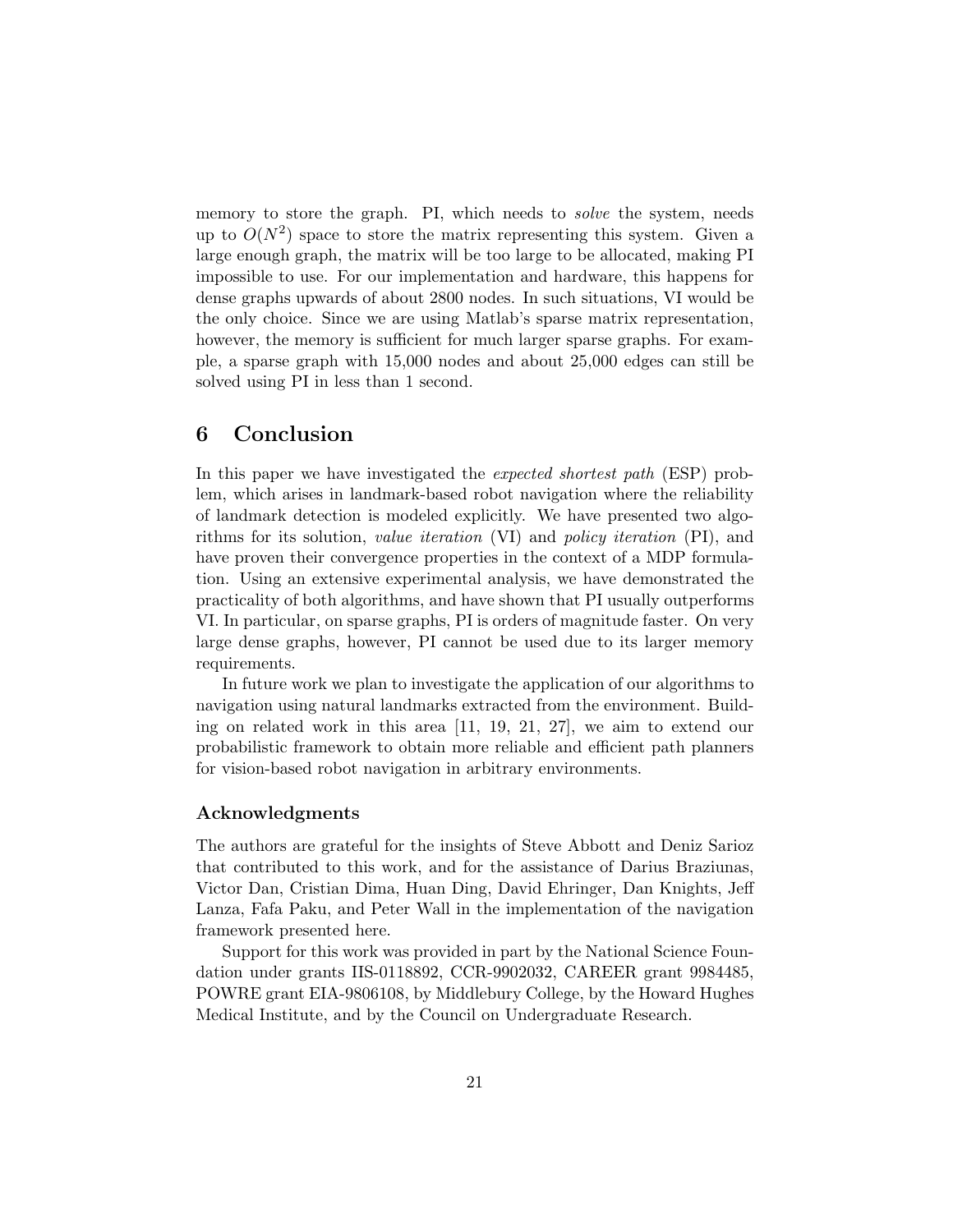# **References**

- [1] R. K. Ahuja, J. B. Orlin, S. Pallottino, and M. G. Scutellà. Dynamic shortest paths minimizing travel times and costs. *Networks*, 41(4):197– 205, 2003.
- [2] J. F. Bard and J. L. Miller. Probabilistic shortest path problems with budgetary constraints. *Computers and Operations Research*, 16(2):145– 159, 1989.
- [3] C. Becker, J. Salas, K. Tokusei, and J.-C. Latombe. Reliable navigation using landmarks. In *Proceedings of IEEE International Conference on Robotics and Automation*, pages 401–406, June 1995.
- [4] D. P. Bertsekas and J. N. Tsitsiklis. An analysis of stochastic shortest path problems. *Mathematics of Operations Research*, 16(3):580–595, 1991.
- [5] D. M. Blei and L. P. Kaelbling. Shortest paths in a dynamic uncertain domain. In *Proceedings of the IJCAI Workshop on Adaptive Spatial Representations of Dynamic Environments*, 1999.
- [6] B. Bonet and H. Geffner. Solving stochastic shortest-path problems with RTDP. Technical report, UCLA, 2002.
- [7] A. Briggs, D. Scharstein, and S. Abbott. Reliable mobile robot navigation from unreliable visual cues. In Donald, Lynch, and Rus, editors, *Algorithmic and Computational Robotics: New Directions, A. K. Peters*, pages 349–362, 2001.
- [8] A. Briggs, D. Scharstein, D. Braziunas, C. Dima, and P. Wall. Mobile robot navigation using self-similar landmarks. In *Proceedings of the IEEE International Conference on Robotics and Automation (ICRA 2000)*, pages 1428–1434, April 2000.
- [9] C. J. Colbourn. *The Combinatorics of Network Reliability*. Oxford University Press, 1987.
- [10] A. Eiger, P. B. Mirchandani, and H. Soroush. Path preferences and optimal paths in probabilistic networks. *Transportation Science*, 19(1):75– 84, 1985.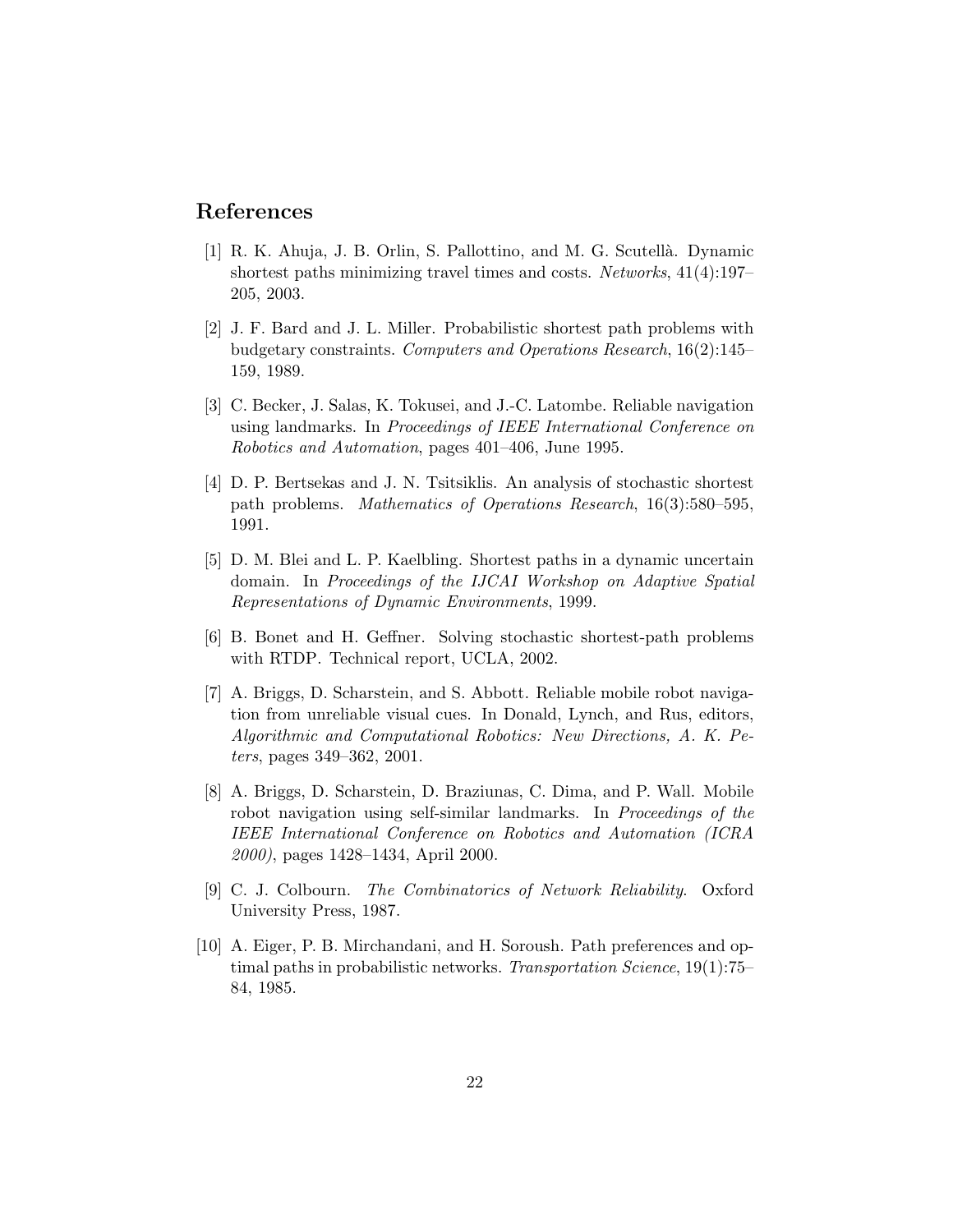- [11] C. Fennema, A. Hanson, E. Riseman, J. R. Beveride, and R. Kumar. Model-directed mobile robot navigation. *IEEE Transactions on Systems, Man, and Cybernetics*, 20(6):1352–1369, 1990.
- [12] R. W. Hall. The fastest path through a network with random timedependent travel times. *Transportation Science*, 20(3):182–188, 1986.
- [13] L. Kavraki and J.-C. Latombe. Randomized preprocessing of configuration space for fast path planning. In *Proceedings of IEEE International Conference on Robotics and Automation*, pages 2138–2145, May 1994.
- [14] A. Lazanas and J.-C. Latombe. Landmark-based robot navigation. *Algorithmica*, 13(5):472–501, May 1995.
- [15] C. Lin and R. Tummala. Mobile robot navigation using artificial landmarks. *Journal of Robotic Systems*, 14(2):93–106, 1997.
- [16] R. P. Loui. Optimal paths in graphs with stochastic or multidimensional weights. *Communications of the ACM*, 26(9):670–676, 1983.
- [17] O. Madani, A. Condon, and S. Hanks. On the undecidability of probabilistic planning and infinite-horizon partially observable markov decision process problems. *Artificial Intelligence*, 147(1/2):5–34, 2003.
- [18] M. Mani, A. Zelikovsky, G. Bhatia, and A. Kahng. Traversing probabilistic graphs. Technical Report 990010, UCLA, 1999.
- [19] B. Nickerson, P. Jasiobedzki, D. Wilkes, M. Jenkin, E. Milios, J. Tsotsos, A. Jepson, and O. N. Bains. The ARK project: Autonomous mobile robots for known industrial environments. *Robotics and Autonomous Systems*, 25:83–104, 1998.
- $[20]$  M. H. Overmars and P. Svestka. A probabilistic learning approach to motion planning. In Goldberg, Halperin, Latombe, and Wilson, editors, *1994 Workshop on the Algorithmic Foundations of Robotics, A. K. Peters*, pages 19–37, 1995.
- [21] C. Owen and U. Nehmzow. Landmark-based navigation for a mobile robot. In *Proceedings of Simulation of Adaptive Behaviour*. MIT Press, 1998.
- [22] C. H. Papadimitriou and M. Yannakakis. Shortest paths without a map. *Theoretical Computer Science*, 84:127–150, 1991.